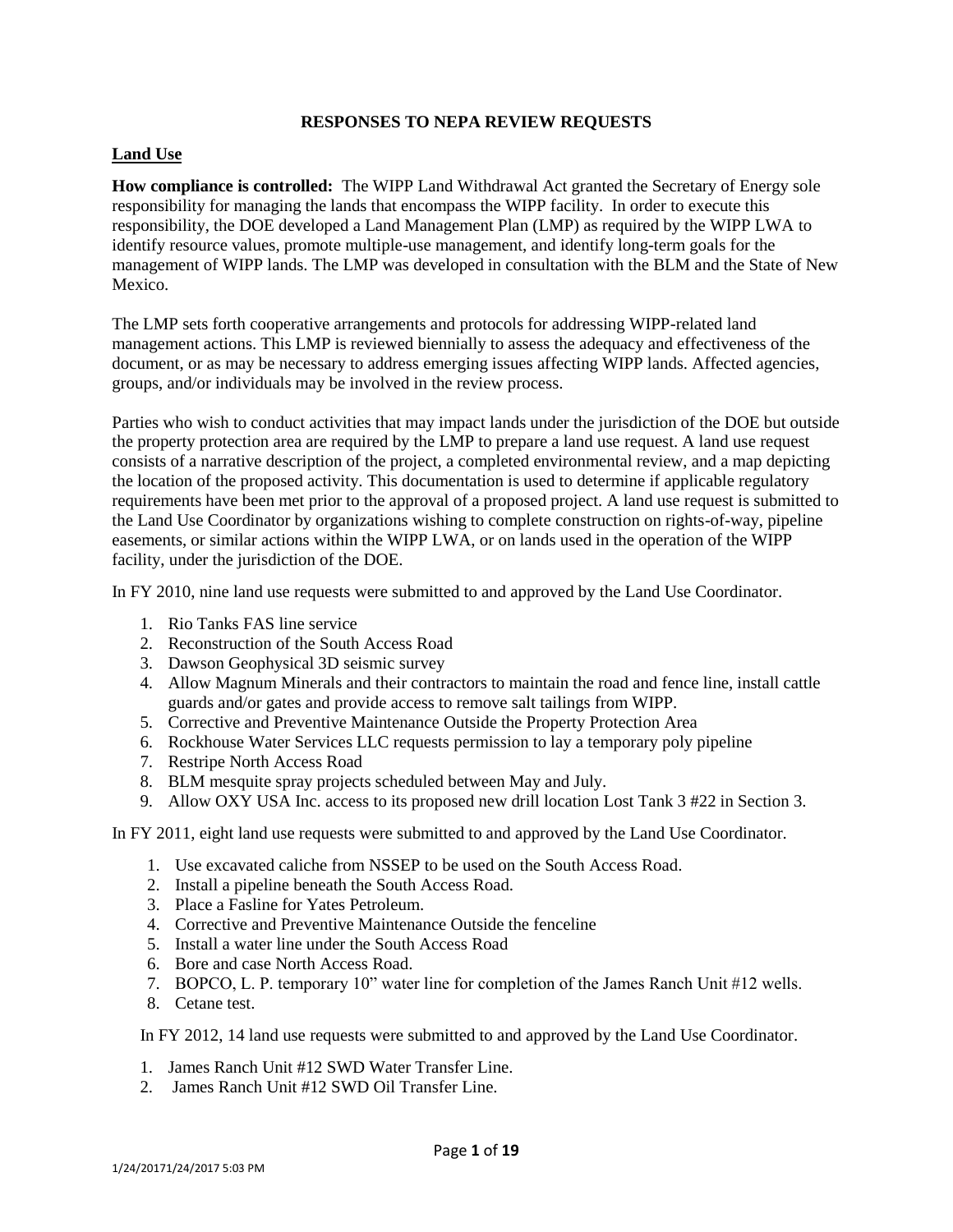- 3. Installation of MCQ Inc. Security Components to the Meteorological Tower.
- 4. James Ranch Unit #12 10" Gas Sales Line.
- 5. The layout of the parking lot will be changes to accommodate the need to barricade the straightline approach to the Vehicle Trap during certain security conditions, creating a serpentine approach.
- 6. Installation of electric line for Apache 25 Federal #4 well
- 7. Corrective and Preventive Maintenance Outside the fenced area.
- 8. Wind Erosion Measuring and Modeling.
- 9. Install permanent railroad crossing using 140' of 30" SCh80 (1/2" wall) steel welded pipe (casing) in borehold under railroad crossing in Section 25 T22S, R30E.
- 10. James Ranch Unit temporary fresh water lines.
- 11. James Ranch Unit power line.
- 12. Maintenance of Electric Transmission Line
- 13. Rio Tanks Fas-Line installation
- 14. Rock House Water Services, LLC (temporary fresh water line).

In FY 2013, three land use requests were submitted to and approved by the Land Use Coordinator.

- 1. Overhead electric line crossing the WIPP South Access Road.
- 2. Corrective and Preventive Maintenance.
- 3. Underground Pipe Line WIPP (South Access) Road Crossing.

In 2014, seven land use requests were submitted to and approved by the Land Use Coordinator.

- 1. Corrective Action/Preventive Maintenance for CY 2014: Includes North and South Access Roads and cattle guards leading off these roads.
- 2. Bore under North Access Road for flow access lines.
- 3. Conveyance of fresh water to various oil and gas drilling companies for drilling and fracturing projects.
- 4. Install two overhead tanks to be filled with water.
- 5. Install ambient air monitoring station on the northeast corner of the WIPP facility (CEMRC).
- 6. Remove the railroad crossing and repave the area on the North Access Road.
- 7. Western Southwest Refining and Willbros Group, Inc. pipeline boring.

In 2015, five land use requests were submitted to and approved by the Land Use Coordinator.

- 1. Powerline crossing of North Access Road.
- 2. Mesquite control within EUA by land sprayer.
- 3. 1009 Relief Valve overspray.
- 4. Remove obstructions and replace cattle guard on North Access Road.
- 5. Upgrade power to building 477 to provide cell phone communication for the WIPP site.

In 2016, seven land use requests were submitted to and approved by the Land Use Coordinator.

- 1. Repairs to salt pile liner and SPDC liner.
- 2. Project #15-D-411 New Filter Building Geotechnical Study.
- 3. Install meteorological monitoring station at Far Field atmospheric monitoring station.
- 4. EXCEL Energy-WIPP substation expansion.
- 5. Project #15-D-412 UES Shaft Geotechnical Study.
- 6. DOE Roof Asset Management Program- Roof Repairs and Upgrade Project.
- 7. EXCEL Energy 115KV power line crossing and driveway installation.

#### **Questions:**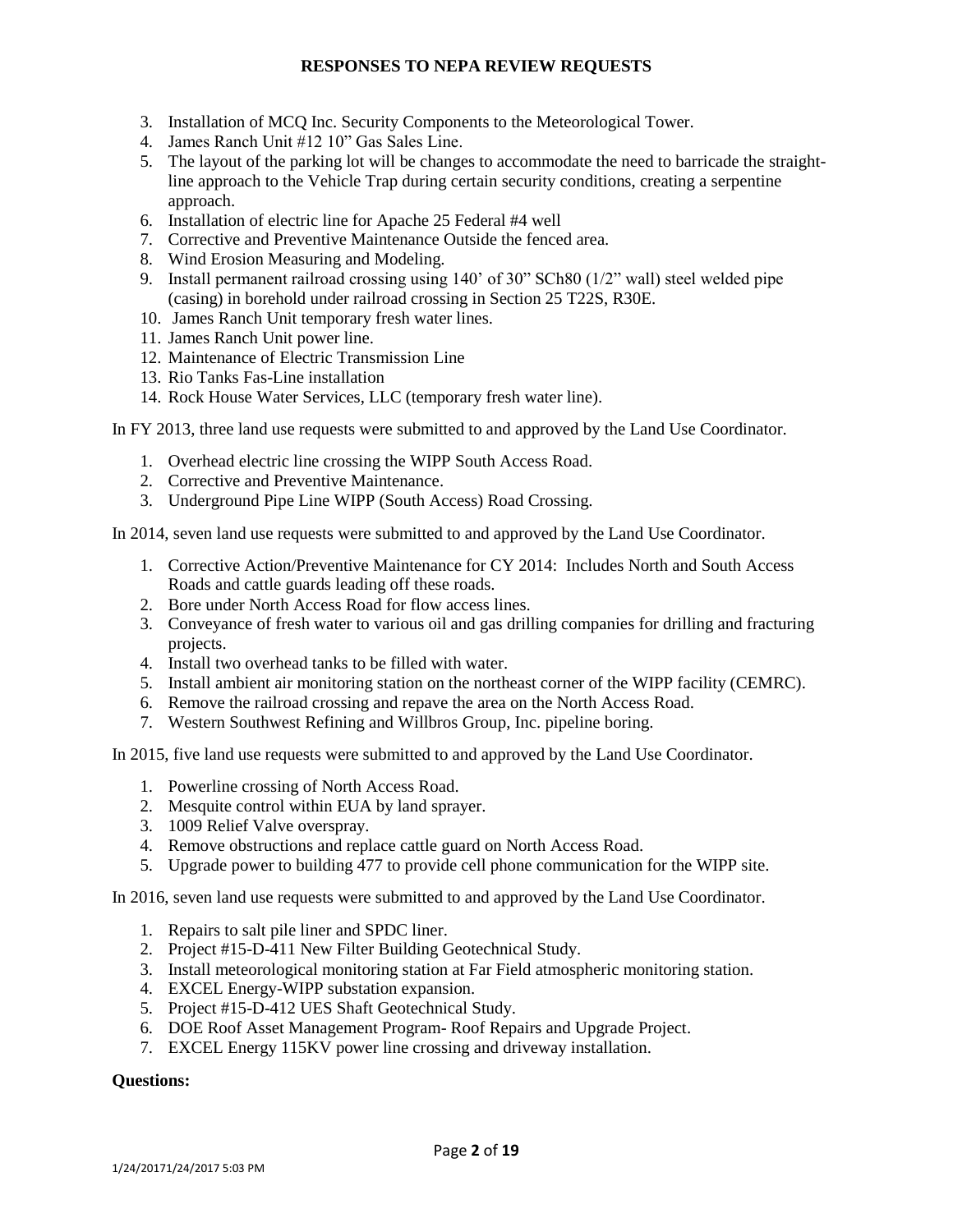### *LU-1 Verify there will be no changes in land use from resumption of TRU disposal operations compared to operations prior to February 2014.*

The land is already authorized for any activity the Secretary of energy deems necessary to further the mission of the WIPP Project, including waste disposal activities. The CBFO anticipates no change in these activities. None of the land use requests is related to waste management activities. The Bureau of Land Management (BLM) has not proposed changes to the grazing leases within the WIPP site boundary or in the immediate area around the WIPP site as the result of the February 2014 incidents.

### *LU-2 Describe any notable changes to land use or management since the May 2009 SA.*

See the list above. An agreement for the sale of 300,000 tons of run-of-mine salt from the WIPP to Magnum Minerals LLC of Hereford, Texas, was reached in December 2009. This requirement was met in that the contract was negotiated without use of competitive bidding as the Secretary determined it was impracticable to obtain competition and that the proceeds from the disposal of the materials would be used in connection with a public works improvement program. This program was terminated with salt shipments ceasing February 14, 2014.

## **Air Quality**

**How compliance is controlled:** The Clean Air Act (42 U.S.C. §§7401, et seq.) provides for the preservation, protection, and enhancement of air quality. Both the state of New Mexico and the EPA have authority for regulating compliance with portions of the Clean Air Act. Based on an initial 1993 air emissions inventory, the WIPP facility is not required to operate under Clean Air Act permits. In 1993, the DOE obtained a New Mexico Air Quality Control (NMSA 1978 §74–2) Regulation 702 Operating Permit (recodified in 2001 as 20.2.72 NMAC, "Construction Permits") for two backup diesel generators at the WIPP facility. No activities or modifications to the operating conditions of the diesel generators occurred in 2015 requiring reporting under the conditions of the Operating Permit.

The Clean Air Act established National Ambient Air Quality Standards for six criteria pollutants: sulfur oxides, particulate matter, carbon monoxide, ozone, nitrogen dioxide, and lead. The initial 1993 WIPP air emissions inventory was developed as a baseline document to calculate maximum potential hourly and annual emissions of both hazardous and criteria pollutants. Based on the current air emissions inventory, WIPP facility operations do not exceed the 10 ton per year emission limit for any individual hazardous air pollutant, the 25 ton per year limit for any combination of hazardous air pollutant emissions, or the 10 ton per year emission limit for criteria pollutants except for total suspended particulate matter and particulate matter less than 10 microns in diameter. Particulate matter is produced from fugitive sources related to the management of salt tailings extracted from the underground. Consultation with the NMED Air Quality Bureau resulted in a March 2006 determination that a permit is not required for fugitive emissions of particulate matter that result from salt management at the WIPP facility. Proposed facility modifications are reviewed to determine if they will create new air emission sources and require permit applications. For 2016, 2015, and 2016 VOC emissions from containers of TRU and TRU mixed waste remained less than 10 tons per year for individual VOCs monitored under the Permit.

### **Questions:**

### *AQ-1 Are there any new sources of non-radiological emissions compared to operations prior to February 2014? If so, explain.*

The DOE has constructed the Interim Ventilation System (IVS) to provide additional filtered ventilation air for underground operations. With IVS, the maximum ventilation flow for the underground is about 114,000 cubic feet per minute (cfm). This is compared with the 426,000 cfm that was used prior to the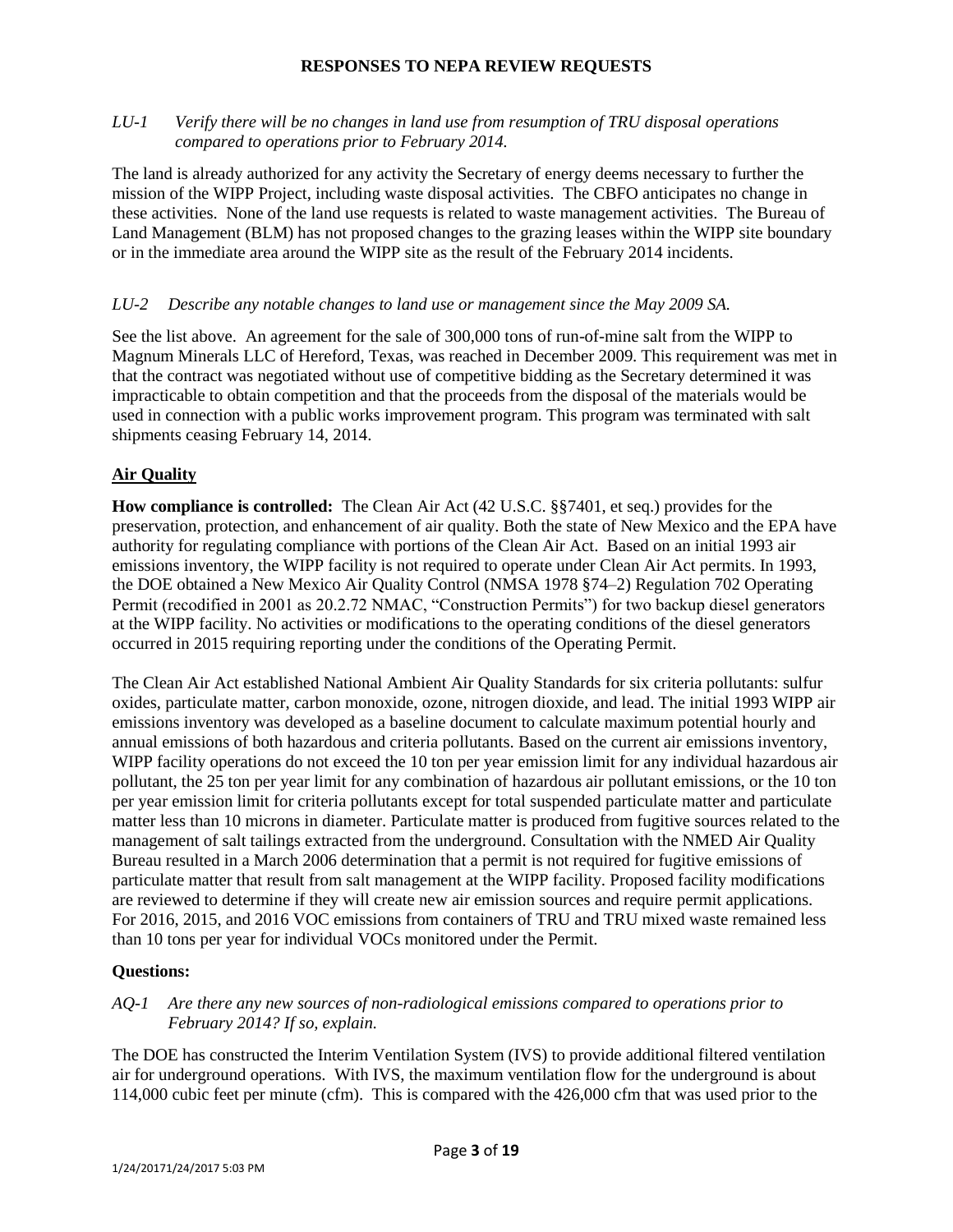February 2014 incidents. The vent for these emissions from the IVS is the same stack that is used to vent the original filtration fans. Therefore, the response to this question is no, there are no new sources of emissions.

*AQ-2 Describe any notable changes to air quality since the May 2009 SA (including ambient AQ or pollution sources).*

The DOE has not noticed, nor identified through monitoring, changes in air quality since the 2009 SA.

## **Geology/Hydrology**

**How compliance is controlled:** A groundwater detection monitoring program is required by the WIPP Permit Part 5, Groundwater Detection Monitoring, and is incorporated into the WIPP Permit as Attachment L, WIPP Groundwater Detection Monitoring Program Plan. This program has been implemented. Background groundwater quality samples were collected and the data submitted to the NMED prior to receipt of TRU mixed waste at the WIPP. Through implementation of the WIPP Groundwater Detection Monitoring Program, the Permittees submit groundwater monitoring results to the NMED annually for required parameters and hazardous constituents. Monitoring data are maintained in the facility operating record. The WIPP Groundwater Detection Monitoring Program results showed no significant difference from baseline concentrations, confirming the absence of contamination.

## **Question:**

*GEO-1 Describe any studies or new information relevant to geology or hydrology that have been developed since the May 2009 SA (that could have a bearing on potential impacts or analysis).*

The DOE has initiated the following groundwater or geology programs that have resulted in new information regarding the geology or hydrology of the area.

Permanent Ventilation System and Filter Building Support

Surveying Activity

Surveying included performing ground elevation surveys on 10 foot centers for the construction of both the new filter building and shaft. In addition the survey included the locations of the geotechnical borehole locations and geotechnical sampling trenches.

New Filter Building Geotechnical Borings

Ten geotechnical boreholes were drilled to support this activity. The boreholes ranged in depth from 30 feet to 100 feet below ground surface. Geotechnical samples were used for analysis of structural data for design of the new filter building.

New Exhaust Shaft Drilling/Coring Program

Shallow Subsurface Water (SSW) Coreholes and Monitoring Wells

The main purpose of the three to four wells is to determine the static water level of the shallow subsurface water, if it exists at the proposed shaft location. Coring and geophysical logging will provide direct evidence of the base of the saturated zone to infer thickness of the saturated zone for developing shaft construction plans. Some core in the shallow holes will be used for geotechnical analysis to provide useful information in the design and construction of the shaft and appurtenances.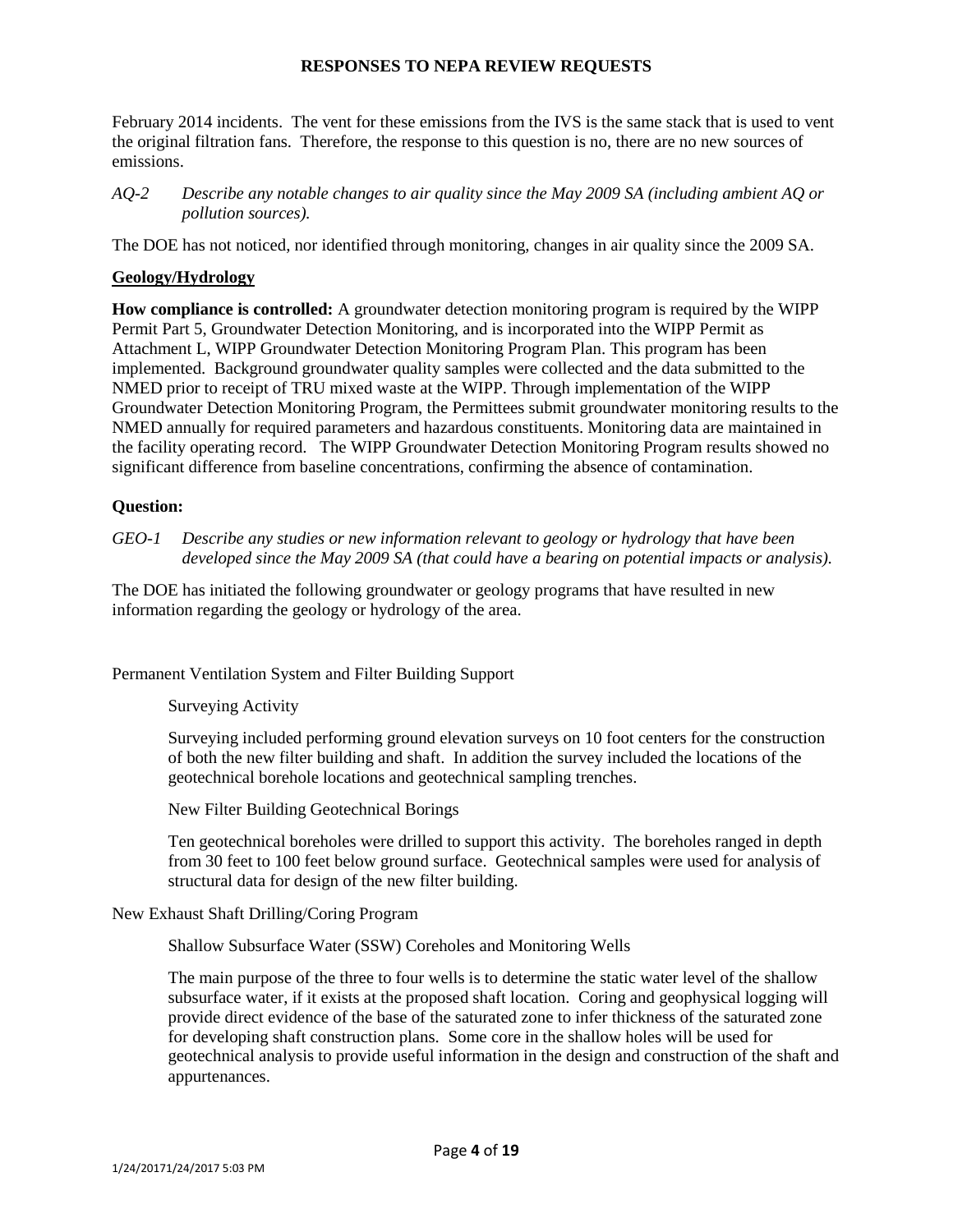One well will be initially be drilled deep enough to test for the presence of deeper (natural) Dewey Lake Water perched on the cementation change from calcium carbonate to gypsum cementation (sulfate). Core obtained is for geotechnical analysis and determination of the water lens(es), as well as for description. Data from the shallow wells will be used for construction design of the shaft, in particular if water is present, to adequately design the shaft seal.

Deep Corehole Drilling

The deep corehole, drilled from the surface to a total depth of approximately 2,350 feet below the surface provides data on geologic formations that will be encountered during shaft construction. After drilling, the corehole will be plugged and abandoned according to applicable permit stipulations.

## **Cultural and Historic Resources**

**How compliance is controlled:** The land management program provides for management and oversight of WIPP lands under the jurisdiction of the DOE and lands used for WIPP activities outside of the WIPP boundary. It provides protocols that are used for the management and oversight of wildlife practices, cultural resources, grazing, recreation, energy and mineral resources, lands/realty, reclamation, security, industrial safety, emergency management, maintenance, and work control on these lands.

## **Question:**

*CUL-1 Describe any notable new information relative to cultural and historic properties on or around the WIPP site (identified since 2009) that could have a bearing on potential environmental impacts.*

No archaeological investigations were required to support the WIPP facility in 2010, 2011, 2012, 2013, 2014, 2015, or 2016.

# **Noise**

**How compliance is controlled:** An evaluation of the environmental noise level of the WIPP was conducted with the results published in the Final Environmental Impact Statement Waste Isolation Pilot Plant (FEIS) (DOE/EIS-0026). When changes to the WIPP facility are suggested, an environmental impact review is conducted in accordance with the National Environmental Policy Act (NEPA), which includes a review of noise generation. This identification of the need to conduct NEPA analysis is managed through MOC implementing procedures.

### **Questions:**

*NOI-1 Identify any new notable sources of noise at WIPP compared to operations prior to February 2014.*

As a result of the February 14, 2014, event, a NEPA regulatory analysis (including an evaluation of noise impacts) and recommendation was prepared for each of the three ventilation projects:

- Interim Ventilation System (IVS)
- Supplemental Ventilation System (SVS)
- Permanent Ventilation System(PVS)

The CBFO NEPA Compliance Officer agreed with the recommendation that the IVS was categorically excluded from preparation of further NEPA documentation and issued the categorical exclusion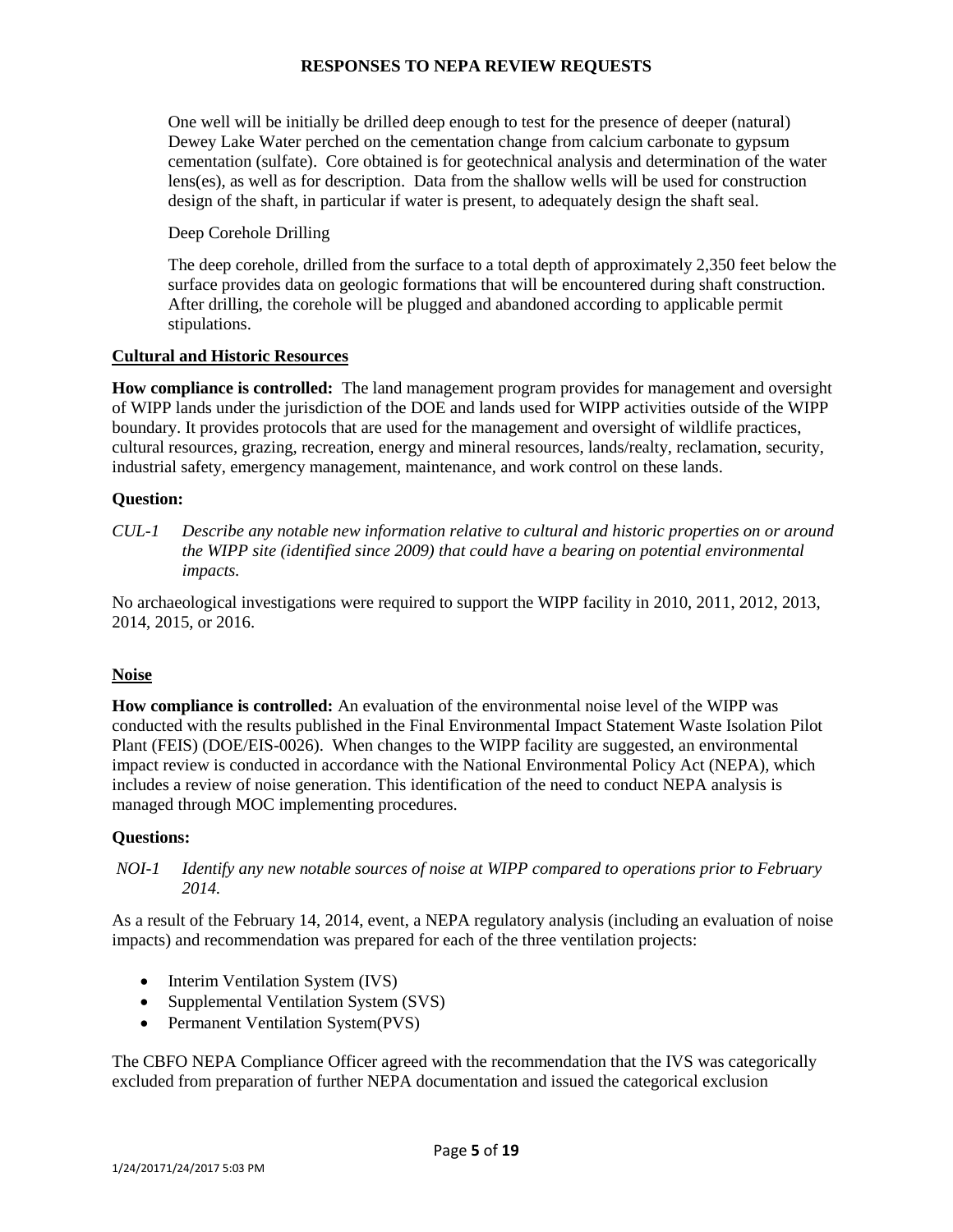determination (DOE, 2014h). CBFO provided a verbal statement that the SVS was also categorically excluded and will document that decision when the SVS project nears its start date.

The NEPA regulatory analysis and recommendation for the PVS was submitted to the CBFO by Regulatory Environmental Services, and the CBFO agreed that the impacts to human health and the environment from the construction and operation of the PVS (i.e., additional exhaust shaft, drifts, and containment filter building) was bounded by the impacts analyzed in WIPP's existing programmatic NEPA documentation. The CBFO directed that this decision be memorialized in a NEPA Supplement Analysis.

## *NOI-2 Are there any other new sources of noise at WIPP since the 2009 SA?*

Except as noted above, no new sources of noise were constructed at the WIPP facility in 2010, 2011, 2012, 2013, 2014, or 2015. Note that the 700 series of ventilation fans that provided unfiltered air to the underground prior to February 2014, are no longer in use, thereby eliminating a significant source of noise.

There were no new receptors of noise constructed in the vicinity of the WIPP facility in 2010, 2011, 2012, 2013, 2014, 2015, or 2016.

## **Socioeconomics**

**How compliance is controlled:** Evaluation of socioeconomic impacts is handled through the DOE NEPA program. The DOE NEPA regulations (10 CFR Part 1021, National Environmental Policy Act Implementing Procedures) implement the NEPA and supplement those requirements contained in 40 CFR Parts 1500 through 1508. DOE Order 451.1B, National Environmental Policy Act Compliance Program, assigns responsibilities for NEPA compliance to specified DOE organizations and individuals. DOE regulations also add a requirement for mitigation action plans and supplement analyses (SAs) and delineate specific categorical exclusions (CXs) for DOE facility operations.

The DOE regulations describe the process for preparation of DOE NEPA documents. In general, an EIS is prepared for proposed actions where the impacts of the action are likely to be significant, and a ROD is issued to announce the DOE decision and the rationale behind that decision. An EA is prepared for proposed actions where the environmental impacts of the action are not likely to be significant. An EA is followed by a finding of no significant impact (FONSI) if, after analysis, the impacts are found to be insignificant. If the analyses in an EA identify potentially significant impacts, an EIS is then prepared. RODs and EISs may contain commitments to mitigate adverse environmental impacts, which are included in mitigation action plans. Progress toward mitigation is reported annually to ensure that mitigation actions are being implemented and are effective. Supplemental analyses (SAs) examine the conclusions reached in previously prepared NEPA documents in light of changed circumstances to determine whether the impacts of the proposed actions have changed significantly and warrant additional NEPA analysis (normally an EA or a supplement to an EIS). Categorical exclusions are classes of actions that the DOE has determined do not individually or collectively have the potential for significant environmental impacts.

# **Questions:**

*SOC-1 Provide a source that identifies the changes in socioeconomic factors (population, employment) for the region surrounding WIPP.*

Eddy County: <http://bber.unm.edu/eddy>

*NOI-3 Are there any new sensitive noise receptors (e.g., hospitals, schools, residences) in the area immediately surrounding WIPP that were not identified and evaluated previously?*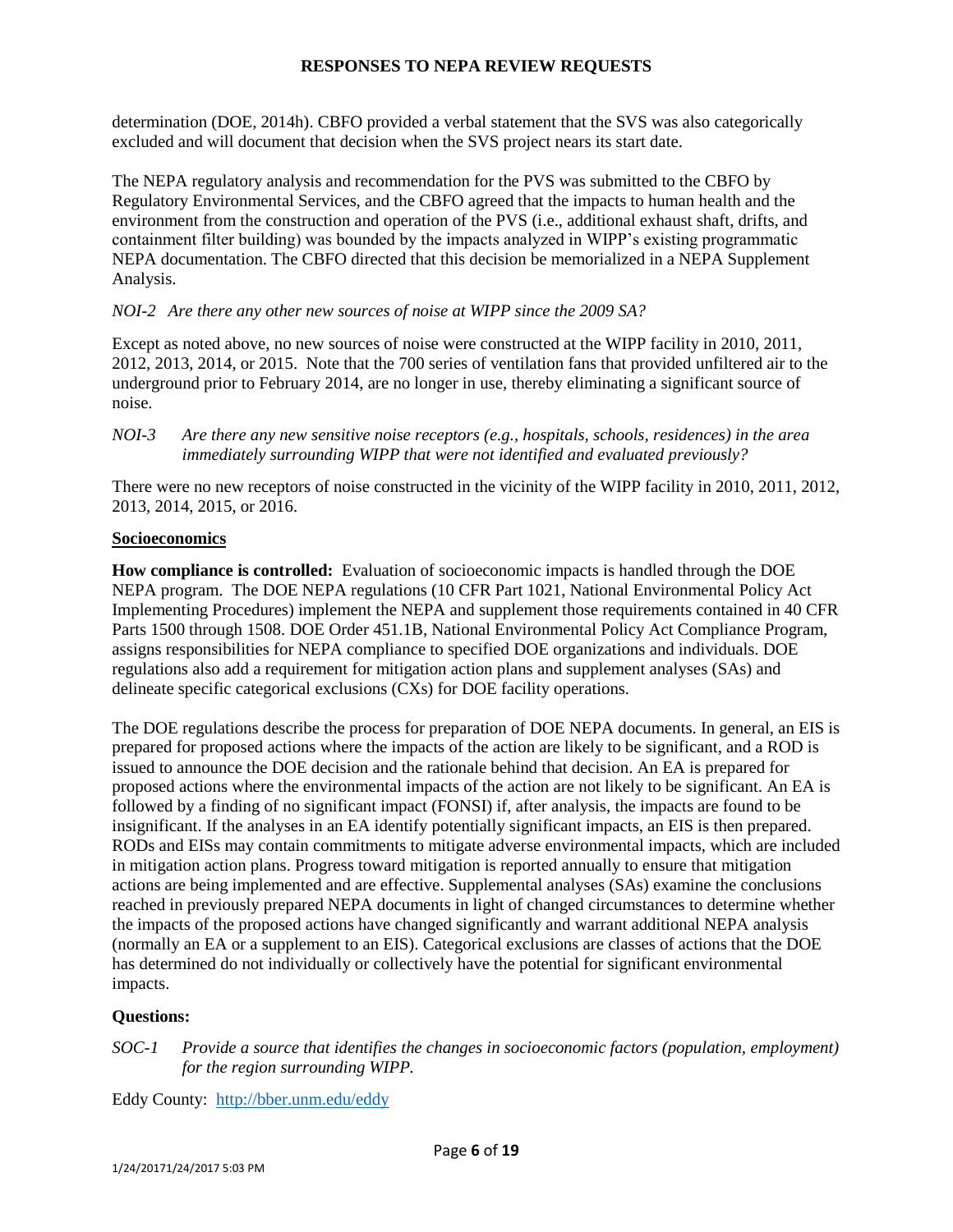Lea County: <http://bber.unm.edu/lea>

New Mexico: http://bber.unm.edu/new-mexico

*SOC-2 Is there any new information relative to the identification of low-income or minority populations in the region surrounding the WIPP site that was not previously evaluated*

Eddy County: 12.2 percent decrease in the number of persons living in poverty between 2011 and 2014.

Lea County: 0.3 percent decrease in the number of persons living in poverty between 2011 and 2014.

New Mexico: 4.7 percent increase in the number of persons living in poverty between 2011 and 2014.

(Data from http://bber.unm.edu/)

- *SOC-3 Is there any new information relative to life-cycle costs of WIPP; especially considering the restart after the events of February 2014?*
- Life-cycle costs FY97-FY55 prior to February 2014 \$13,978.58 Million in (\$13,978,581,000 dollars) unescalated, \$20,823.65 Million escalated at 2.4%
- Current Life-cycle FY97-FY55 costs (as of December 2016) \$14,437.11 Million in (\$14,437,106,000 dollars) un-escalated, \$21,319.39 Million escalated at 2.4%

### **Transportation**

**How compliance is controlled:** Evaluation of programmatic transportation impacts is handled through the DOE NEPA program. The DOE NEPA regulations (10 CFR Part 1021, National Environmental Policy Act Implementing Procedures) implement the NEPA and supplement those requirements contained in 40 CFR Parts 1500 through 1508. DOE Order 451.1B, National Environmental Policy Act Compliance Program, assigns responsibilities for NEPA compliance to specified DOE organizations and individuals. DOE regulations also add a requirement for mitigation action plans and supplement analyses (SAs) and delineate specific categorical exclusions (CXs) for DOE facility operations.

The DOE regulations describe the process for preparation of DOE NEPA documents. In general, an EIS is prepared for proposed actions where the impacts of the action are likely to be significant, and a ROD is issued to announce the DOE decision and the rationale behind that decision. An EA is prepared for proposed actions where the environmental impacts of the action are not likely to be significant. An EA is followed by a finding of no significant impact (FONSI) if, after analysis, the impacts are found to be insignificant. If the analyses in an EA identify potentially significant impacts, an EIS is then prepared. RODs and EISs may contain commitments to mitigate adverse environmental impacts, which are included in mitigation action plans. Progress toward mitigation is reported annually to ensure that mitigation actions are being implemented and are effective. Supplemental analyses (SAs) examine the conclusions reached in previously prepared NEPA documents in light of changed circumstances to determine whether the impacts of the proposed actions have changed significantly and warrant additional NEPA analysis (normally an EA or a supplement to an EIS). Categorical exclusions are classes of actions that the DOE has determined do not individually or collectively have the potential for significant environmental impacts.

Control over transportation activities is managed through the DOE implementation of DOE Order 460.1C, Packaging and Transportation Safety and DOE Order 460.2A, Departmental Materials Transportation and Packaging Management. These orders establish requirements for the packaging and transportation of hazardous materials, hazardous substances, and hazardous wastes. The order also establishes administrative procedures for the certification and use of radioactive and other hazardous materials packaging by the DOE. Requirements for portions of this order are addressed in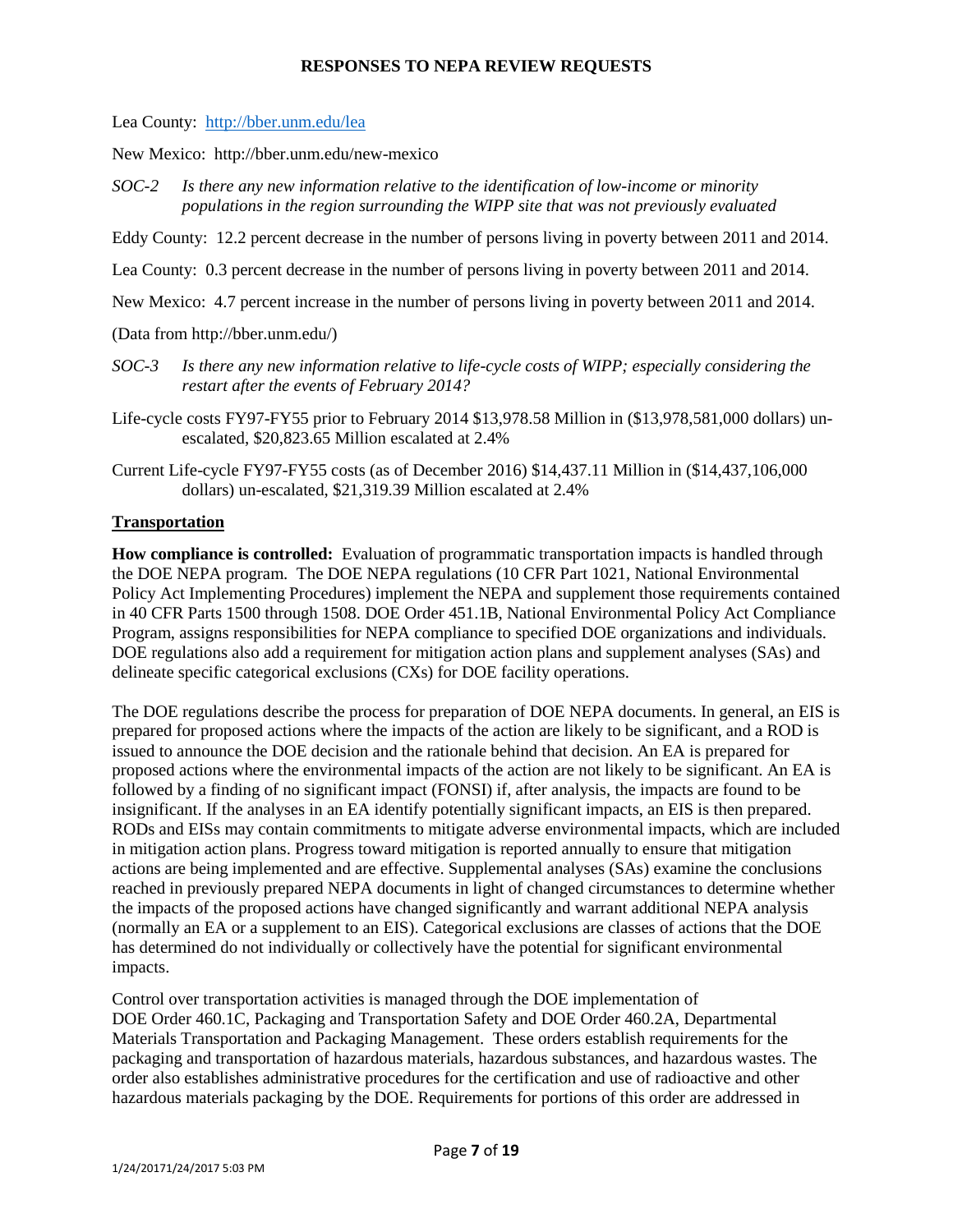MOC transportation plan and procedures and the following safety analysis reports (SARs), and Certificate of Compliance (C of C).

Notification of shipments is managed in cooperation and agreement with state organizations (e.g., Western Governors' Association). The DOE has agreed to provide written notification of the first five shipments in a corridor 14 days in advance. Further, the DOE will provide the states with an annual notification, including six-month updates, of the shipments planned for the coming year. The states receive the eight-week rolling schedule on a weekly basis. The eight-week rolling schedule provides the detail of the annual plan. State officials designated for receipt of information (or their designees) are provided access to the DOE Transportation Tracking and Communication System (TRANSCOM).

# **Questions:**

*TR-1 Provide annual estimates (in terms of truck shipments or packages) for transportation of TRU waste to WIPP (for 2017-2022) compared to operations prior to February 2014.* 

Annual rate prior to 2014: 815 per year

Projected annual rate for 2017: shipments 102

Projected annual rate for 2018: shipments 34

Projected annual rate for 2019: shipments 165

Projected annual rate for 2020: shipments 98

Projected annual rate for 2021: shipments 249

Projected annual rate for 2022: shipments 420

*TR-2 Have here been any notable changes in the transportation packages (e.g., TRUPACT-II or RH-72B) that would have a bearing on health and safety impacts (e.g. source terms, external dose rates)? Is there any reason to expect a change to consequences associated with transportation accidents?*

The Nuclear Regulatory Commission reissuance of the Certificates of Compliance for Type B packages confirms that the packaging continues to meet the applicable requirements of 10 CFR § 71.51.

TRUPACT-II license reissued: June 12, 2014

HalfPACT license reissued: November 4, 2015

- TRUPACT-III license reissued: July 21, 2015
- RH 72B license reissued: June 17, 2011 (Indefinite Delay)
- 10-160B license reissued: None
- *TR-3 Are there any notable changes to the waste generator sites or routing to WIPP that would have a bearing on impacts?*

The only change regarding transportation from generator sites has to do with the transportation of waste to Waste Control Specialists in Andrews, Texas, and then to the WIPP facility for disposal. This was covered in a Supplement Analysis in March 2014. The SA reached the following conclusion: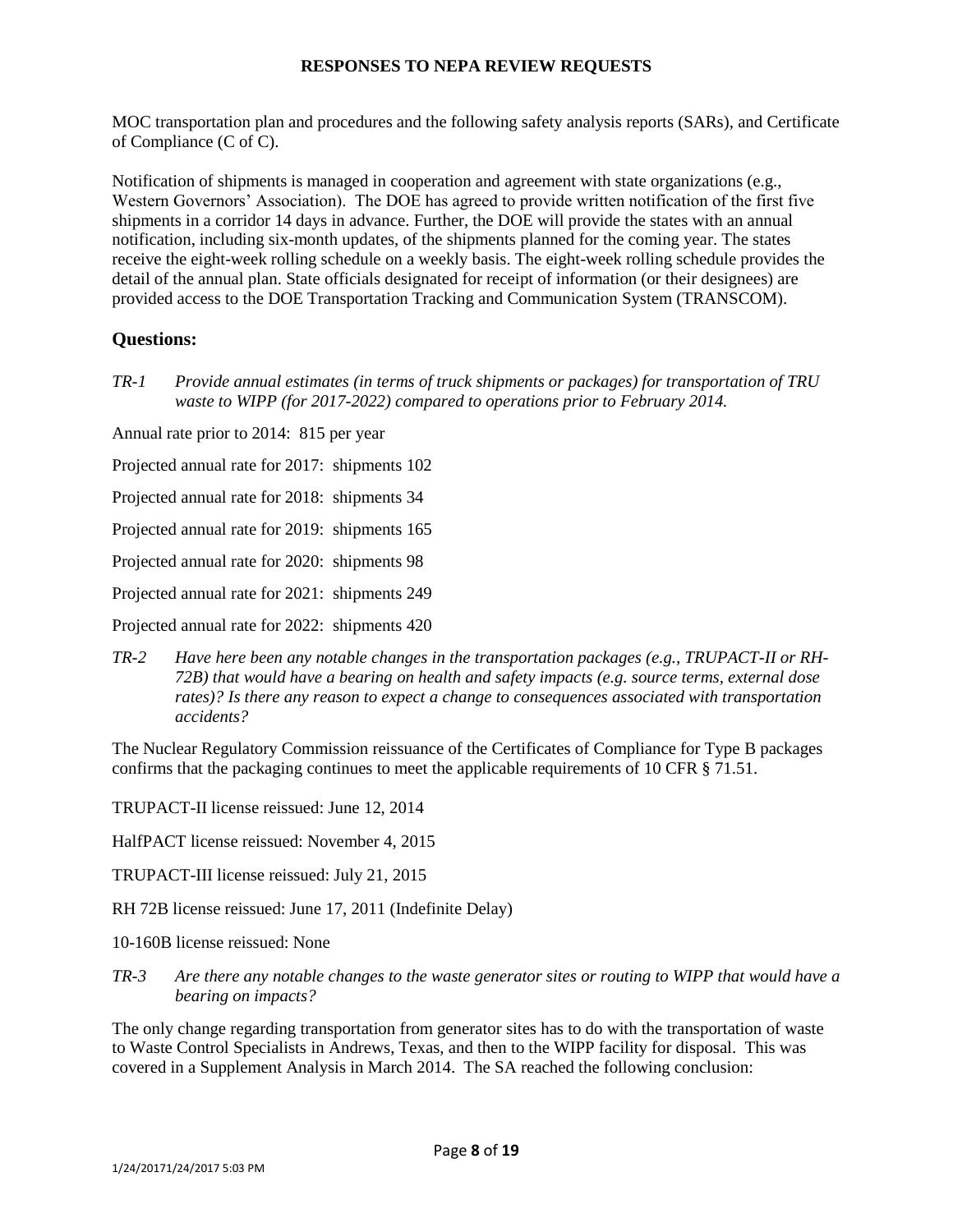*SEIS-II that could be potentially affected by the proposed activities described herein. These areas are transportation, storage at WCS, disposal at WIPP, and intentional destructive acts. Other impacts would not significantly increase as a result of the temporary storage of TRU waste pending disposal at WIPP. Although there would be slight increases in transportation impacts due to the roundtrip mileage between WIPP and WCS and population increases from 1990 to 2010, these increases would not be significant within the meaning of the CEQ and DOE regulations. Further, DOE would take all appropriate precautionary measures to ensure that public health and the environment would be protected, including careful adherence to transportation and other relevant regulations. DOE concludes that storage of the TRU waste at WCS would not increase potential impacts beyond those analyzed for the WCS facility. WCS has accumulated more than a decade of environmental monitoring data that show that no member of the public or the environment has been affected by operations at the facility, including routine and accident risks. Analysis of postulated accidents resulted in projected doses to the public at less than the regulatory limit (WCS, 2009). DOE's evaluation also concludes that the volume of TRU waste to be returned to WIPP for disposal is within the volume analyzed in the WIPP SEIS-II, and the impacts from potential destructive acts would similarly be within the parameters of the accident analyses presented in the WIPP SEIS-II.* 

## **Water Resources and Infrastructure**

**How compliance is controlled:** Evaluation of programmatic water resources and infrastructure impacts is handled through the DOE NEPA program. The DOE NEPA regulations (10 CFR Part 1021, National Environmental Policy Act Implementing Procedures) implement the NEPA and supplement those requirements contained in 40 CFR Parts 1500 through 1508. DOE Order 451.1B, National Environmental Policy Act Compliance Program, assigns responsibilities for NEPA compliance to specified DOE organizations and individuals. DOE regulations also add a requirement for mitigation action plans and supplement analyses (SAs) and delineate specific categorical exclusions (CXs) for DOE facility operations.

The DOE regulations describe the process for preparation of DOE NEPA documents. In general, an EIS is prepared for proposed actions where the impacts of the action are likely to be significant, and a ROD is issued to announce the DOE decision and the rationale behind that decision. An EA is prepared for proposed actions where the environmental impacts of the action are not likely to be significant. An EA is followed by a finding of no significant impact (FONSI) if, after analysis, the impacts are found to be insignificant. If the analyses in an EA identify potentially significant impacts, an EIS is then prepared. RODs and EISs may contain commitments to mitigate adverse environmental impacts, which are included in mitigation action plans. Progress toward mitigation is reported annually to ensure that mitigation actions are being implemented and are effective. Supplemental analyses (SAs) examine the conclusions reached in previously prepared NEPA documents in light of changed circumstances to determine whether the impacts of the proposed actions have changed significantly and warrant additional NEPA analysis (normally an EA or a supplement to an EIS). Categorical exclusions are classes of actions that the DOE has determined do not individually or collectively have the potential for significant environmental impacts.

The WIPP Project addresses water resources and energy usage through a program that implements DOE Order 436.1 Departmental Sustainability. This order requires DOE sites establish a site sustainability plan that identifies commitments for contributing to meeting the DOE sustainability goals, integrate the site sustainability plan with operational plans, and develop and implement EMSs that are certified or conform to ISO 14001:2004 with site sustainability plan goals integrated into the EMS (ISO 14001:2004(E)).

The WIPP Site Sustainability Plan (DOE, 2015d) defines how the WIPP contributes to the DOE sustainability goals. It addresses performance and planned actions related to energy, fuel and water use,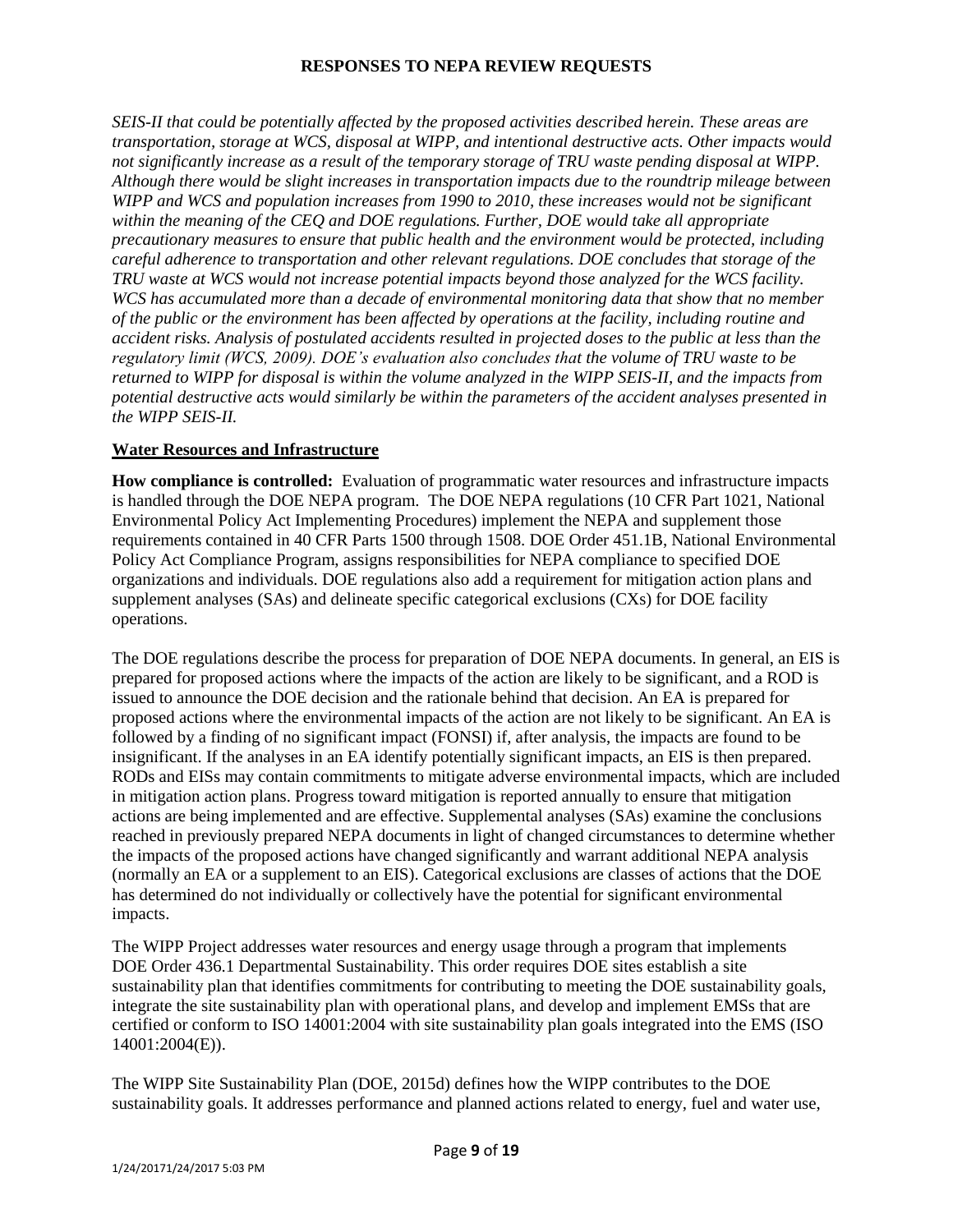sustainable buildings, data center and electronics management, pollution prevention, fleet management and sustainable acquisition. Site sustainability plan actions are integrated into operations through the Waste Isolation Pilot Plant Ten-Year Site Plan FY 2014 – FY 2023 (DOE, 2013d) and the EMS environmental objectives and targets.

#### **Questions:**

## *WAT-1 Estimate electricity and water use at WIPP once TRU waste disposal resumes compared to operations prior to February 2014.*

The following table illustrates DOE energy use at the WIPP Project prior to the February 2014 incidents. DOE does not expect this trend toward lower energy use to change.

|               |             |                              |                                  | <b>Correlation of WIPP Energy Use</b> |                                    |                                   |                      |             |                  |                          |
|---------------|-------------|------------------------------|----------------------------------|---------------------------------------|------------------------------------|-----------------------------------|----------------------|-------------|------------------|--------------------------|
| 1             | 2           | 3                            | 4                                | 5                                     | 6                                  | 7                                 | 8                    | 9           | 10               | 11                       |
| <b>Fiscal</b> | Intensity   | <b>Bldg</b><br><b>Energy</b> | <b>Building</b><br><b>Energy</b> | <b>Process</b><br><b>Energy</b>       | <b>Total Site</b><br><b>Energy</b> | <b>Total KWH</b><br><b>Energy</b> | <b>Site</b><br>Costs | Total       | <b>Shipments</b> | Waste<br><b>Emplaced</b> |
|               |             | Year Reduction BTU/sqft(3)   | <b>BTU 10(9)</b>                 | <b>BTU 10(9)</b>                      | <b>BTU 10(9)</b>                   | <b>Use</b>                        | <b>Energy</b>        | Cost        |                  | <b>Cubic Meters</b>      |
|               |             |                              |                                  |                                       |                                    |                                   |                      |             |                  |                          |
| 1999          |             | 240                          | 22                               | 42.6                                  | 64.61                              | 18,931,200                        | .037/kwh             | \$710,614   | 32               | 266.32                   |
| 2000          |             | 139                          | 25.1                             | 48                                    | 73.15                              | 21,441,000                        | .037/kwh             | \$797,865   | 58               | 351.75                   |
| 2001          |             | 122                          | 19.8                             | 47                                    | 66.85                              | 19,594,235                        | .047/kwh             | \$938,179   | 304              | 1,964.93                 |
| 2002          |             | 117                          | 20.8                             | 47.3                                  | 67.38                              | 19,749,189                        | .040/kwh             | \$795,318   | 861              | 5,134.45                 |
| 2003          | <b>Base</b> | 126.2                        | 21.9                             | 49.5                                  | 71.4                               | 20,928,382                        | .041/kwh             | \$851,180   | 799              | 7,541.65                 |
| 2004          | 7%          | 118.2                        | 20.5                             | 44.2                                  | 64.7                               | 18,981,172                        | .050/kwh             | \$955,162   | 964              | 8,810.25                 |
| 2005          | 5%          | 120.6                        | 20.9                             | 46.9                                  | 67.84                              | 19,883,982                        | .052/kwh             | \$1,039,361 | 941              | 7,656.68                 |
| 2006          | 13%         | 109.6                        | 19                               | 50.3                                  | 69.33                              | 20,322,377                        | .063/kwh             | \$1,298,910 | 1128             | 10,556.24                |
| 2007          | 13%         | 110                          | 19.1                             | 52.5                                  | 71.6                               | 20,991,941                        | .055/kwh             | \$1,167,463 | 1019             | 8,548.58                 |
| 2008          | 14%         | 108.2                        | 18.8                             | 53.1                                  | 71.95                              | 21,088,275                        | .067/kwh             | \$1,428,320 | 797              | 5,944.37                 |
| 2009          | 19%         | 102                          | 18.1                             | 49.7                                  | 67.8                               | 19,970,391                        | .054/kwh             | \$1,088,112 | 953              | 6,175.44                 |
| 2010          | 14%         | 109                          | 19.3                             | 52.2                                  | 71.5                               | 20,977,136                        | .049/kwh             | \$1,038,121 | 1102             | 7,601.12                 |
| 2011          | 13%         | 110                          | 19.1                             | 49.8                                  | 68.9                               | 20,312,328                        | .050/kwh             | \$1,021,997 | 939              | 7,266.74                 |
| 2012          | 23%         | 98                           | 16.9                             | 51.2                                  | 68.2                               | 19,986,235                        | .040/kwh             | \$793,539   | 839              | 5,701.01                 |
| 2013          | 37.9%       | 78.4                         | 15                               | 48.1                                  | 63.1                               | 18,546,019                        | .048/kwh             | \$884,584   | 734              | 4,854.02                 |
| 2014          | 42.4%       | 72.6                         | 13.9                             | 36.9                                  | 50.8                               | 14,894,466                        | .054/kwh             | \$810,033   | 261              | 2,114.97                 |
|               |             |                              |                                  |                                       |                                    | 316,598,328                       |                      |             | Total:           | 90,488.52                |

*WAT-2 Describe any notable changes in utilities (e.g., electricity, water, telecommunications) or infrastructure (e.g., roads) that were not evaluated previously?*

There are no notable changes in utilities or infrastructure made recently that were not evaluated. In 2009, the DOE joined the BLM in issuing an Environmental Analysis for reconstruction f the South Access Road. The EA resulted in a finding of no significant impact. More recently, Verizon wireless sought to construct a cell tower to provide improved cell coverage to the WIPP facility and DOE authorized the construction of a new meteorological station at the location of an existing met station at the Far Field radiological monitoring site. A new Permanent Ventilation System (PVS) project is underway and is being evaluated under NEPA per DOE orders.

### **Visual**

**How compliance is controlled:** Evaluation visual impacts is handled through the DOE NEPA program. The DOE NEPA regulations (10 CFR Part 1021, National Environmental Policy Act Implementing Procedures) implement the NEPA and supplement those requirements contained in 40 CFR Parts 1500 through 1508. DOE Order 451.1B, National Environmental Policy Act Compliance Program, assigns responsibilities for NEPA compliance to specified DOE organizations and individuals. DOE regulations also add a requirement for mitigation action plans and supplement analyses (SAs) and delineate specific categorical exclusions (CXs) for DOE facility operations.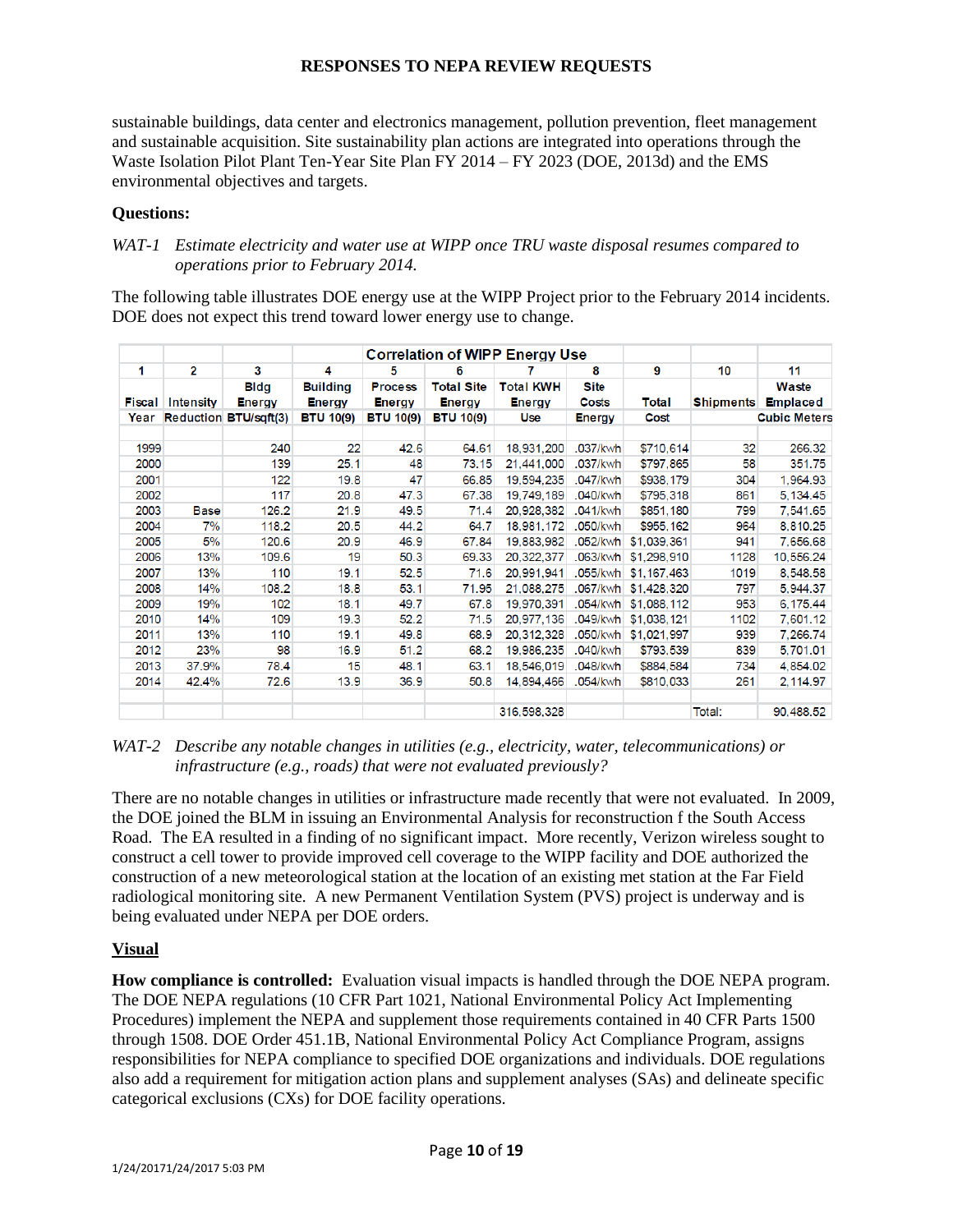The DOE regulations describe the process for preparation of DOE NEPA documents. In general, an EIS is prepared for proposed actions where the impacts of the action are likely to be significant, and a ROD is issued to announce the DOE decision and the rationale behind that decision. An EA is prepared for proposed actions where the environmental impacts of the action are not likely to be significant. An EA is followed by a finding of no significant impact (FONSI) if, after analysis, the impacts are found to be insignificant. If the analyses in an EA identify potentially significant impacts, an EIS is then prepared. RODs and EISs may contain commitments to mitigate adverse environmental impacts, which are included in mitigation action plans. Progress toward mitigation is reported annually to ensure that mitigation actions are being implemented and are effective. Supplemental analyses (SAs) examine the conclusions reached in previously prepared NEPA documents in light of changed circumstances to determine whether the impacts of the proposed actions have changed significantly and warrant additional NEPA analysis (normally an EA or a supplement to an EIS). Categorical exclusions are classes of actions that the DOE has determined do not individually or collectively have the potential for significant environmental impacts.

### **Questions:**

#### *VIS-1 Describe any notable visual changes at WIPP compared to the site prior to February 2014.*

There have been no visual changes to the WIPP facility as since February 2014 except for the construction of the IVS which resulted in the addition of ductwork and skid-mounted HEPA filtration units on the east side of the property protection area. The CBFO NEPA Compliance Officer agreed with the recommendation that the IVS was categorically excluded from preparation of further NEPA documentation and issued the categorical exclusion determination. (see DOE, 2014, U.S. Department of Energy Categorical Exclusion Determination Form for installation of an upgrade to the Waste Isolation Pilot Plant ventilation exhaust system, November 2014.)

#### **Waste Management**

**How compliance is controlled:** Waste management is performed in accordance with WIPP Project standard operating procedures and processes. Waste management practices and changes are evaluated for conformance to several laws and resulting regulations and orders as follows:

Transuranic radioactive mixed waste—hazardous waste portion: Section 74-4-4.E of the New Mexico Hazardous Waste Act (HWA) and the Resource Conservation and Recovery Act (RCRA) Transuranic radioactive mixed waste—radioactive waste portion: DOE Order 435.1, Change 1, Radioactive Waste Management

Transuranic radioactive mixed waste—PCB waste portion: Toxic Substances Control Act (40 CFR Part 761, Subpart D)

Non-transuranic radioactive waste: DOE Order 435.1, Change 1, Radioactive Waste Management

Solid Waste (medical and special waste): New Mexico Solid Waste Act (applicable subsections of 74-9- 1 through 74-9-43 NMSA)

There have been no changes in the WIPP Mission with regard to the type and quantity of waste to be managed at the facility. Such changes would be subjected to appropriate NEPA evaluation.

Questions:

*WM-1 Identify the types and quantities of wastes generated from recovery actions.*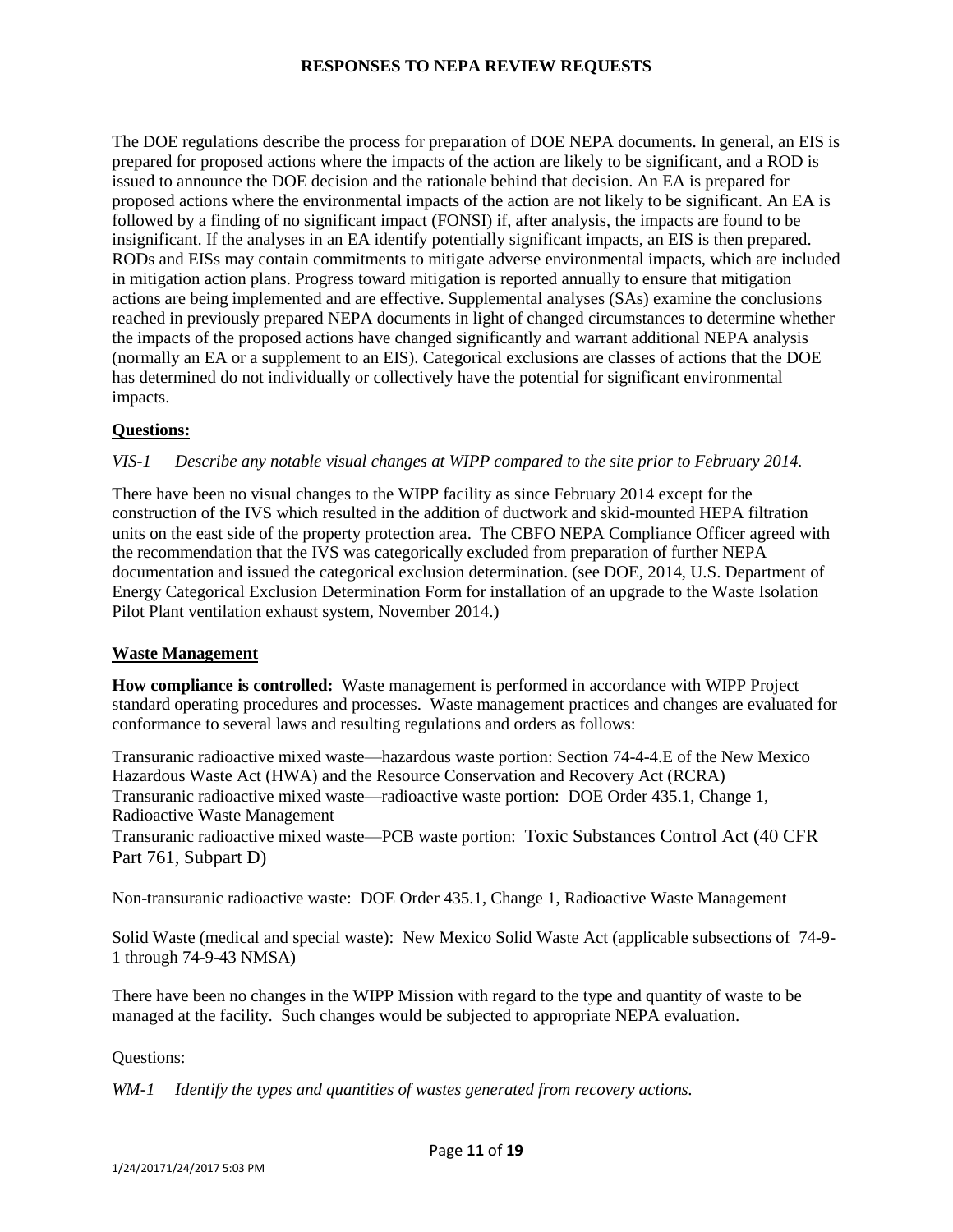Low level waste: 735 cubic meters

TRU waste identified by applying the derived waste rule in the Permit (including HEPA filters, contaminated personal protective equipment, and abandoned underground operations equipment: 20.7 cubic meters (HEPA filters)

Solid waste: 8.38 cubic meters (mostly soot cleanup waste)

*WM-2 Estimate any changes in TRU waste quantities to be disposed of in WIPP compared to operations prior to February 2014.*

There have been no revised estimates of TRU waste quantities since those considered in SEIS-II. Quantities of TRU waste contaminated with PCBs have been revised. These estimates are listed below:

| Total emplaced PCB TRU mixed waste volume from WDS, 07/09/13:     | 4,691 m <sup>3</sup> |
|-------------------------------------------------------------------|----------------------|
| Projected PCB TRU Mixed Waste volume from approved waste streams: | 5,138 m <sup>3</sup> |
| Projected PCB Volume (m3) For Future Waste Streams:               | $280 \text{ m}^3$    |
| Total                                                             | $10,109 \text{ m}^3$ |

## **Human Health**

**How compliance is controlled:** Exposure to harmful chemicals and radioactivity is controlled through MOC operating procedures in accordance with the following:

DOE Order 151.1C, Comprehensive Emergency Management System: This order establishes requirements for emergency planning, categorization, classification, preparedness, response, notification, public protection, and readiness assurance activities. The applicable requirements of this order are implemented through the WIPP emergency management program, the emergency response program, the training program, the emergency readiness program, and the records management program.

DOE Order 420.1C, Facility Safety: This order specifies requirements for nuclear safety, criticality safety, fire protection, and natural phenomena hazards mitigation. Site emergency plans, fire hazards analyses, and the Waste Isolation Pilot Plant Documented Safety Analysis (DSA) incorporate response capabilities established by the baseline needs assessment for the emergency response organization. The requirements are implemented through the Waste Isolation Pilot Plant Fire Hazard Analysis for the Waste Isolation Pilot Plant and the DSA.

DOE Order 435.1, Change 1, Radioactive Waste Management: The objective of this order is to ensure that DOE radioactive waste is managed in a manner that is protective of workers, public health and safety, and the environment. The applicable portions of this order are implemented through NWP low-level and mixed low-level waste management procedures, waste handling procedures, and by engineering design of the WHB and equipment, and the underground panel and room configurations.

DOE Order 458.1, Change 3, Radiation Protection of the Public and the Environment: This order establishes standards and requirements for operations of the DOE and its contractors with respect to protecting members of the public and the environment against undue risk from radiation. Activities and analyses describing compliance with the applicable requirements of this order are cited in the DSA. Monitoring activities to document compliance with the Order are implemented through the WIPP ALARA (as low as reasonably achievable) program, the environmental monitoring program, the records management program, the radiation safety program, and health physics and radiological engineering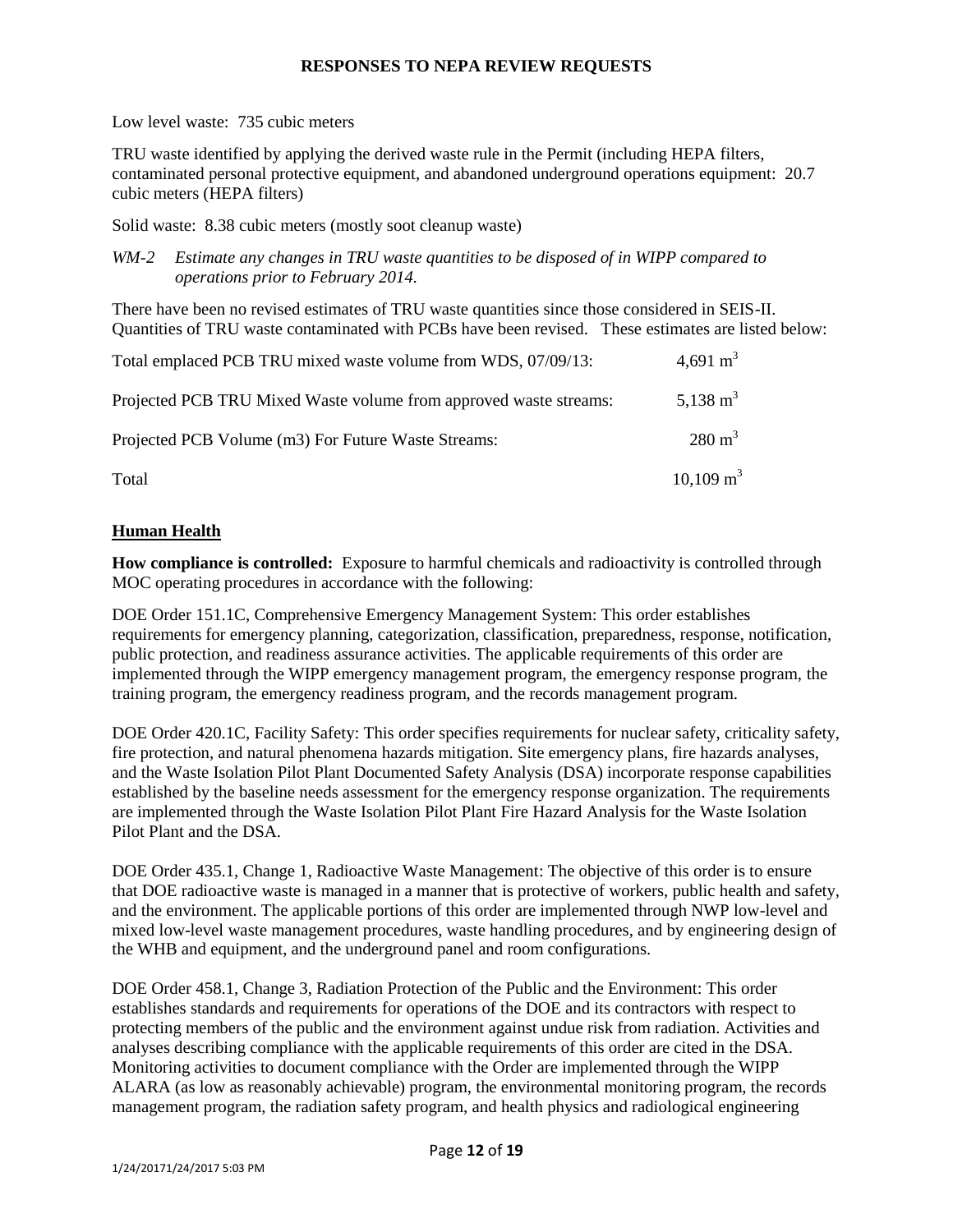procedures. Since the 2014 radiological event, the WIPP underground continues to operate in filtration mode, which effectively removes respirable particulate from the effluent air stream.

10 CFR Part 830, Nuclear Safety Management: The MOC has implemented the requirements of 10 CFR § 830 by using DOE-STD-3009 to develop the DSA. Supplemental guidance specific to TRU waste processing facilities, given in DOE-STD-5506-2007, Preparation of Safety Basis Documents for Transuranic (TRU) Waste Facilities (DOE, 2007), was also used to develop the DSA. The substantial DSA update specifically affected ground control activities and the Waste Acceptance Criteria (WAC) for WIPP-acceptable waste. The WIPP Waste Acceptance Criteria updates include two new appendices and new key attributes from Chapter 18 of the DSA.

# **Questions:**

*H&S-1 Estimate any workforce changes at WIPP compared to operations prior to February 2014.*

Workforce prior to February 2014: NWP 648, NWP contractors 153, CBFO 48, SNL 48, LANL 47, CTAC 35

Workforce as of December 2016: NWP 795, NWP contractors 81, CBFO 60, SNL 51, LANL 50, CTAC 45

*H&S-2 Will number of radiological workers change compared to operations prior to February 2014? If so, explain.*

Radiological workers before February 2014: 32

Radiological workers as of December 2016: 34

Reason for the change in the number of radiological workers is as follows: This is not a significant change

*H&S-3 Describe any changes in worker operations (e.g., PPE, additional monitoring, etc.)* 

The Underground is now segregated into four control areas for radiological protection as follows:

Controlled Areas

• No restrictions

Radiological Buffer Area

- Radiological buffer areas are areas between contaminated areas and uncontaminated areas which DOE recommends be established to prevent and control the spread of radioactive contamination and to protect personnel from radiation exposure
- Rad Worker I training required
- No entry requirements other than reading and obeying all posted signage
- Hand and foot monitoring required prior to exit

Contamination Area

- Rad Worker II training required
- Radiological work permit required for entry
- Respiratory protection in airborne radioactivity areas
- Dosimeters shall be worn with protective clothing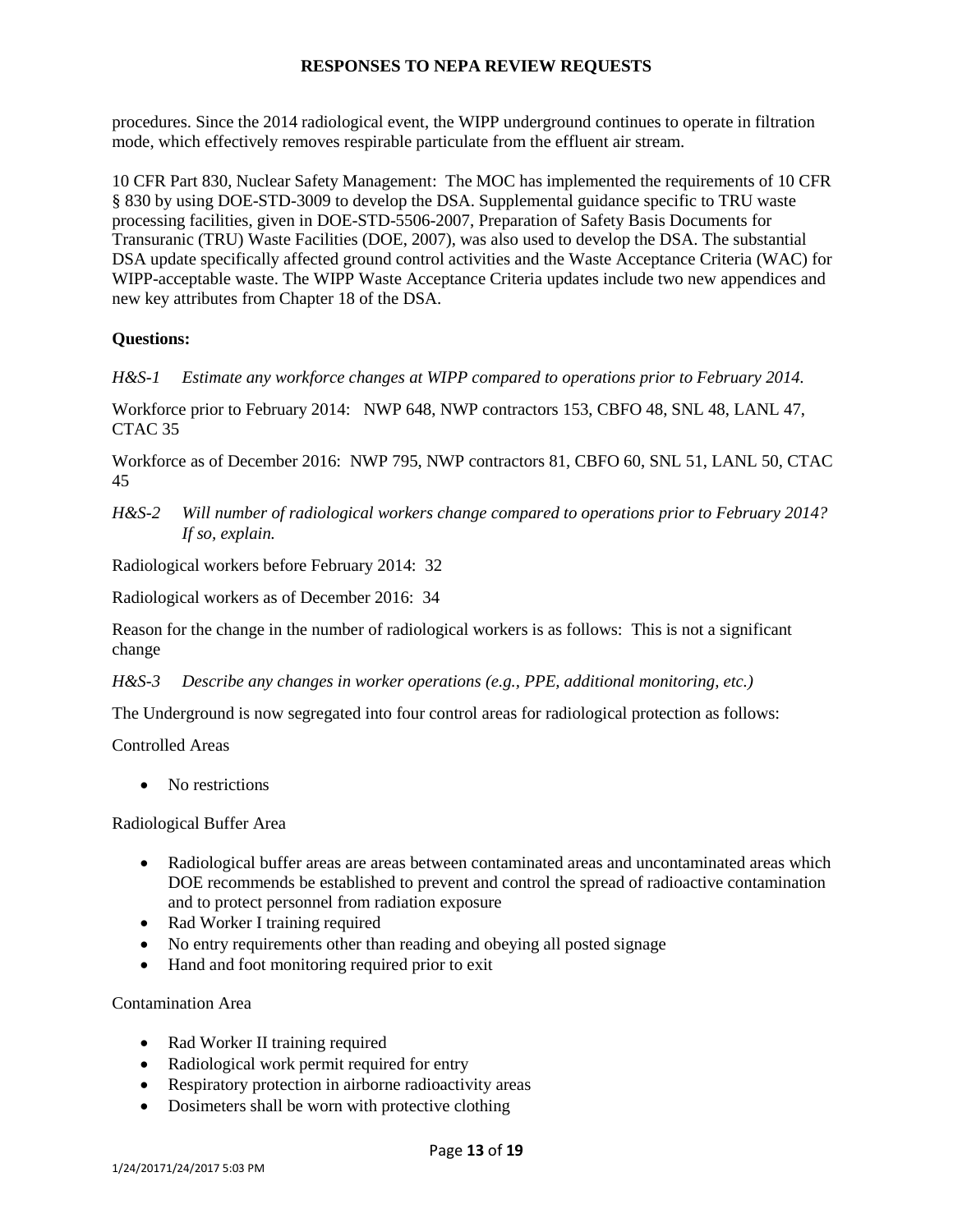• Whole body frisk prior to exit after doffing protective clothing

High Contamination Area

- Rad Worker II training required
- Radiological work permit required for entry
- Respiratory protection in airborne radioactivity areas
- Dosimeters shall be worn with protective clothing
- Whole body frisk prior to exit after doffing protective clothing

*H&S-4 Estimate any changes in worker dose (average, MEI, and collective) compared to operations prior to February 2014.*

Average worker doses prior to February 2014 (annual average for 2013): Average < 1 mrem, MEI < 1 mrem, collective 0.564 person-rem for a population of 712 persons

Average worker doses since February 2014 (annual average for 2015): Average < 1 mrem MEI < 1 mrem, collective 0.161 person-rem for a population of 631 persons

#### *H&S-5 Will radiological emissions from WIPP change compared to operations prior to February 2014? If so, explain.*

The following is the estimate of whole body dose to the hypothetical MEI residing at the WIPP Exclusive Use Area fenceline as measured by the WIPP facility effluent monitoring program. It shows that after an increase in 2014, the dose returns to less than previous levels indicating the effect of ongoing filtration. Future emissions are expected to be similar.

| Year 2009 | Dose to Whole Body millirem/year 1.71E-03 |  |
|-----------|-------------------------------------------|--|
| Year 2010 | Dose to Whole Body millirem/year 1.31E-03 |  |
| Year 2011 | Dose to Whole Body millirem/year 1.29E-03 |  |
| Year 2012 | Dose to Whole Body millirem/year 7.55E-04 |  |
| Year 2013 | Dose to Whole Body millirem/year 5.25E-04 |  |
| Year 2014 | Dose to Whole Body millirem/year 2.38E-01 |  |
| Year 2015 | Dose to Whole Body millirem/year 4.12E-04 |  |

*H&S-6 Are there estimates of worker dose (MEI and collective) from the incidents in 2014?*

Worker dose estimates as the result of the February 2014 incidents: MEI <1 mrem, collective: 0.034 person-rem for a population of 810 persons.

### **Operations**

**How compliance is controlled:** WIPP facility operations are controlled through MOC operating procedures in accordance with the following:

DOE Order 151.1C, Comprehensive Emergency Management System: This order establishes requirements for emergency planning, categorization, classification, preparedness, response, notification, public protection, and readiness assurance activities. The applicable requirements of this order are implemented through the WIPP emergency management program, the emergency response program, the training program, the emergency readiness program, and the records management program.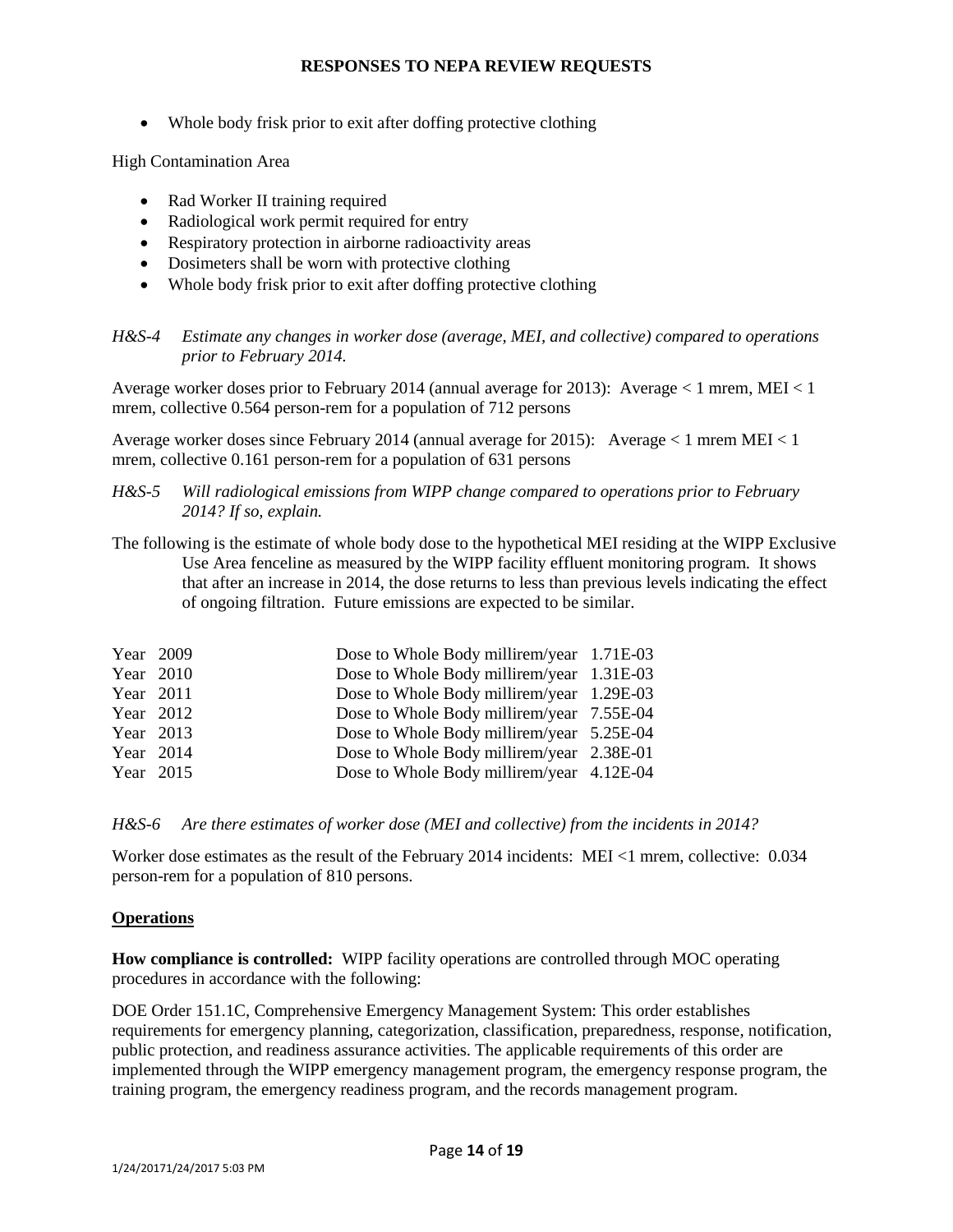DOE Order 420.1C, Facility Safety: This order specifies requirements for nuclear safety, criticality safety, fire protection, and natural phenomena hazards mitigation. Site emergency plans, fire hazards analyses, and the Waste Isolation Pilot Plant Documented Safety Analysis (DSA) incorporate response capabilities established by the baseline needs assessment for the emergency response organization. The requirements are implemented through the Waste Isolation Pilot Plant Fire Hazard Analysis for the Waste Isolation Pilot Plant and the DSA.

DOE Order 435.1, Change 1, Radioactive Waste Management: The objective of this order is to ensure that DOE radioactive waste is managed in a manner that is protective of workers, public health and safety, and the environment. The applicable portions of this order are implemented through NWP low-level and mixed low-level waste management procedures, waste handling procedures, and by engineering design of the WHB and equipment, and the underground panel and room configurations.

DOE Order 458.1, Change 3, Radiation Protection of the Public and the Environment: This order establishes standards and requirements for operations of the DOE and its contractors with respect to protecting members of the public and the environment against undue risk from radiation. Activities and analyses describing compliance with the applicable requirements of this order are cited in the DSA. Monitoring activities to document compliance with the Order are implemented through the WIPP ALARA (as low as reasonably achievable) program, the environmental monitoring program, the records management program, the radiation safety program, and health physics and radiological engineering procedures. Since the 2014 radiological event, the WIPP underground continues to operate in filtration mode, which effectively removes respirable particulate from the effluent air stream.

10 CFR Part 830, Nuclear Safety Management: The MOC has implemented the requirements of 10 CFR § 830 by using DOE-STD-3009 to develop the DSA. Supplemental guidance specific to TRU waste processing facilities, given in DOE-STD-5506-2007, Preparation of Safety Basis Documents for Transuranic (TRU) Waste Facilities (DOE, 2007), was also used to develop the DSA. The substantial DSA update specifically affected ground control activities and the Waste Acceptance Criteria (WAC) for WIPP-acceptable waste. The WIPP Waste Acceptance Criteria updates include two new appendices and new key attributes from Chapter 18 of the DSA.

Resource Conservation and Recovery Act (RCRA) (42 U.S.C. §§6901, et seq.) and the New Mexico Hazardous Waste Act (New Mexico Statutes Annotated [NMSA] §§74-4-1, et seq., 1978): The WIPP Permit (renewal) became effective December 30, 2010. The Permit authorizes the to receive, store, and dispose of CH and RH TRU mixed waste at the WIPP facility. Two storage units (the parking area container storage unit and the Waste Handling Building container storage unit) are permitted for storage of TRU mixed waste. Eight underground hazardous waste disposal units are currently permitted for the disposal of CH and RH TRU mixed waste. The Permit cover operations, training, contingency planning, recordkeeping, reporting, monitoring, preparedness and protection, and closure and establishes conditions relative to each.

Toxic Substances Control Act and the applicable parts of 40 CFR Part 761, Polychlorinated Biphenyls (PCBs) Manufacturing, Processing, Distribution in Commerce, and Use Prohibitions: On May 15, 2003, EPA Region VI approved the disposal of waste containing PCBs at the WIPP facility. The WIPP facility began receiving PCB-contaminated waste on February 5, 2005. The EPA renewed the disposal authority for a five-year period on April 30, 2008, and again renewed the authority for a five-year period on May 21, 2013. The EPA permit, referred to as the Conditions of Approval mirror the conditions in the hazardous waste Permit.

The WIPP Land Withdrawal Act (LWA) requires the EPA to certify the DOE demonstration of compliance to the 40 CFR 191 Subparts B and C standards is adequate. This was done in 1998. In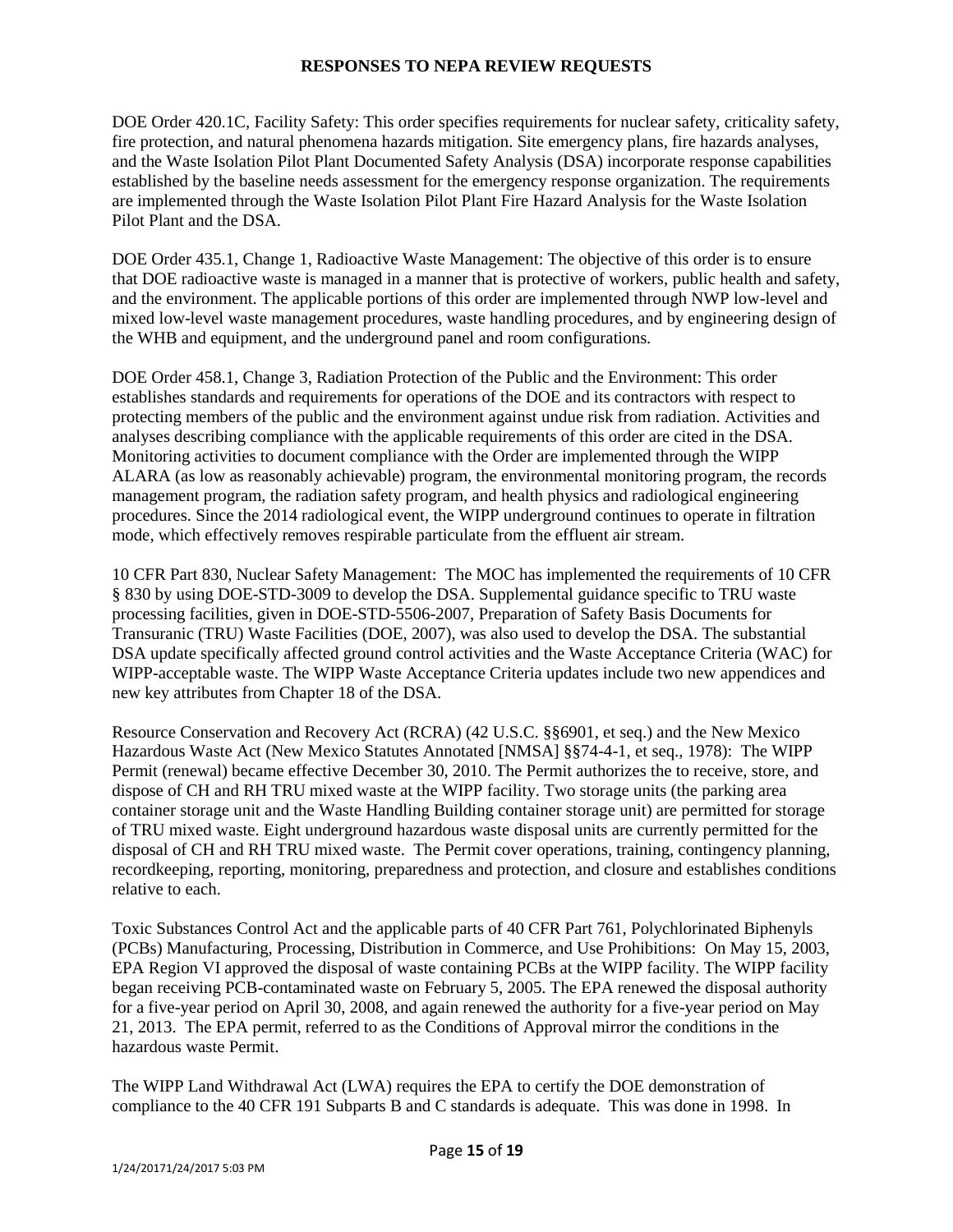addition, the EPA is directed to conduct recertification of continued compliance every five years after the initial receipt of TRU waste for disposal until the end of the decommissioning phase. The latest Compliance Recertification Application for the WIPP Project was submitted to the EPA in March 2014. The regulations do not cover the operations of the WIPP facility, although the certification requires that he DOE track certain waste parameters and radionuclide inventories to assure the repository conforms to the assumptions used in the certification application.

New Mexico Water Quality Act and 20.6.2 NMAC, Ground and Surface Water Protection: The WIPP facility does not discharge to surface water, but does have a discharge permit (DP) designed to prevent impacts to groundwater. The DOE was issued DP–831 from the NMED Groundwater Quality Bureau for the operation of the WIPP sewage treatment facility in January 1992. The DP was renewed and modified to include the H–19 Evaporation Pond in July 1997. The H–19 Evaporation Pond is used for the treatment of wastewater generated during groundwater monitoring activities, water removed from sumps in the underground, and condensation from duct work in the mine ventilation system. The DP was modified in December 2003 to incorporate infiltration controls for salt-contact storm water runoff and in December 2006 to provide a more detailed closure plan. The DP was renewed on September 9, 2008. The DP was again modified on April 5, 2010, to include an additional evaporation pond to contain storm water running off the salt pile. An application for the 5-year renewal of the DP was submitted to the NMED Groundwater Quality Bureau on May 9, 2013. The new DP was received on August 1, 2014. The DP contains certain operational conditions including monitoring, recordkeeping and reporting.

## **Questions:**

*OPS-1 Summarize any physical operational safety improvements that: (a) have already been implemented, and (b) are expected to be implemented within the reasonably foreseeable future. We are most interested in understanding the physical changes that have been made to things like the continuous air monitoring (CAM) system, protective fire barriers, barriers to contain contamination, fire suppression system, fire water supply and distribution system.*

The WIPP Recovery Plan identified three Safety Management Programs—emergency management, fire protection, and radiological readiness and safety—as key to existing recovery activities as well as resumption of waste emplacement activities:

- Emergency Management
- Fire Protection
- Radiological Readiness and Safety

• **Emergency Management**—The Emergency Management Program has been enhanced to improve response to site incidents and emergencies.

- The program has been restructured to align with current and changing needs in accordance with the National Incident Management System and the Incident Command System.
	- o The restructuring includes updates to the emergency management policies, plans, and procedures, as well as changes to equipment and facilities.
- Training, drills and validation exercises are being conducted.
- The program was verified to align with DOE requirements and the revised Documented Safety Analysis.
- **Fire Protection**—The Fire Protection Program has been enhanced to include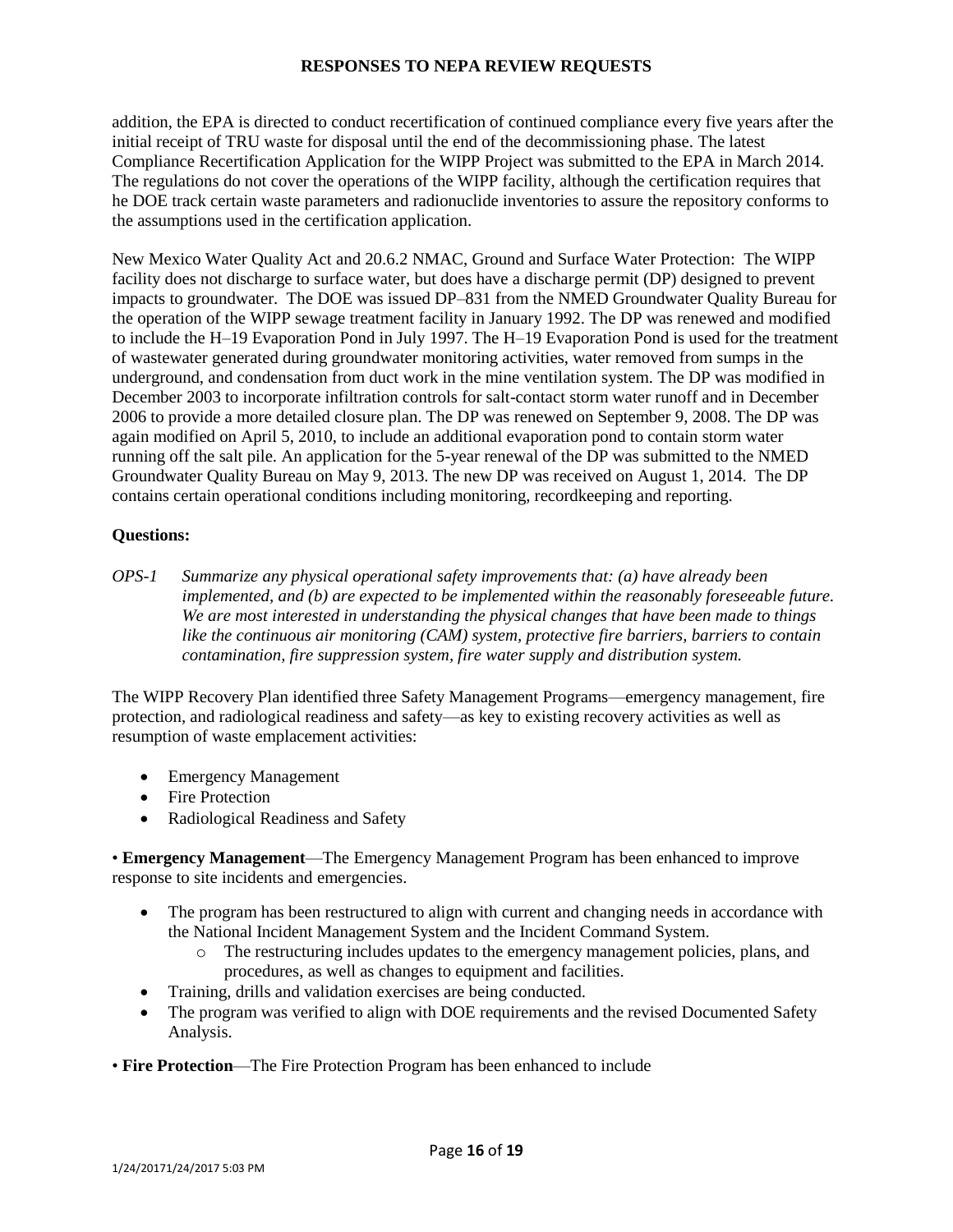- Upgraded underground fire protection equipment including onboard automatic fire suppression systems on applicable diesel fueled vehicles
- Better controls on combustible loading in the underground
- Improved scheduling of maintenance to manage fire protection controls
- New fire protection equipment including new emergency response vehicles both on the surface and in the underground
- Changes to the engineering review of fire loading and maintenance regime
- Inclusion of greater probability of fires in the safety analysis.

• **Radiological Readiness and Safety**—A comprehensive program has been completed to examine aspects of the Radiological Control Program and to address the need to operate in both an uncontaminated and a contaminated environment.

- The program complies with 10 CFR Part 835, Occupational Radiation Protection, and DOE-STD-1128-2008, *Good Practices for Occupational Radiation Protection in Plutonium Facilities*.
- Trained radiation control personnel from other sites have been brought to the WIPP facility to augment the staff, mentor personnel, and provide support to new radiological activities. These personnel have since returned to their home sites.
- Procedures have been updated, training and drills are conducted on the new procedures and processes.
- Radiological postings in the underground assure separation of contaminated areas and work activities from clean areas.
- Continued operation in filtration mode.
- Deployment of upgraded CAMs in the underground.
- Increased training for individuals seeking to access contaminated areas in the underground.

| <b>Granting Agency</b>                                                          | Type of<br>Permit                                             | <b>Permit Number</b>                                           | Granted/<br><b>Submitted</b> | <b>Expiration</b> | <b>Current Permit</b><br><b>Status</b> |
|---------------------------------------------------------------------------------|---------------------------------------------------------------|----------------------------------------------------------------|------------------------------|-------------------|----------------------------------------|
| New Mexico<br><b>Environment Department</b>                                     | Hazardous<br><b>Waste Facility</b><br>Permit                  | NM4890139088-<br><b>TSDF</b>                                   | 12/30/10                     | 12/30/20          | Active                                 |
| New Mexico<br><b>Environment Department</b><br>Groundwater Quality<br>Bureau    | Discharge<br>Permit                                           | DP-831                                                         | 7/29/14                      | 7/29/19           | Active                                 |
| New Mexico<br><b>Environment Department</b><br>Air Ouality Bureau               | Operating<br>Permit for<br>Two Backup<br>Diesel<br>Generators | $310-M-2$                                                      | 12/07/93                     | None              | Active                                 |
| New Mexico<br><b>Environment Department</b><br>Petroleum Storage Tank<br>Bureau | Storage Tank<br>Registration<br>Certificate                   | Registration<br>Number 2121<br><b>Facility Number</b><br>31539 | 7/1/16                       | 6/30/17           | Active                                 |

#### *OPS-2 Summarize the status of all permits required to resume TRU waste disposal operations.*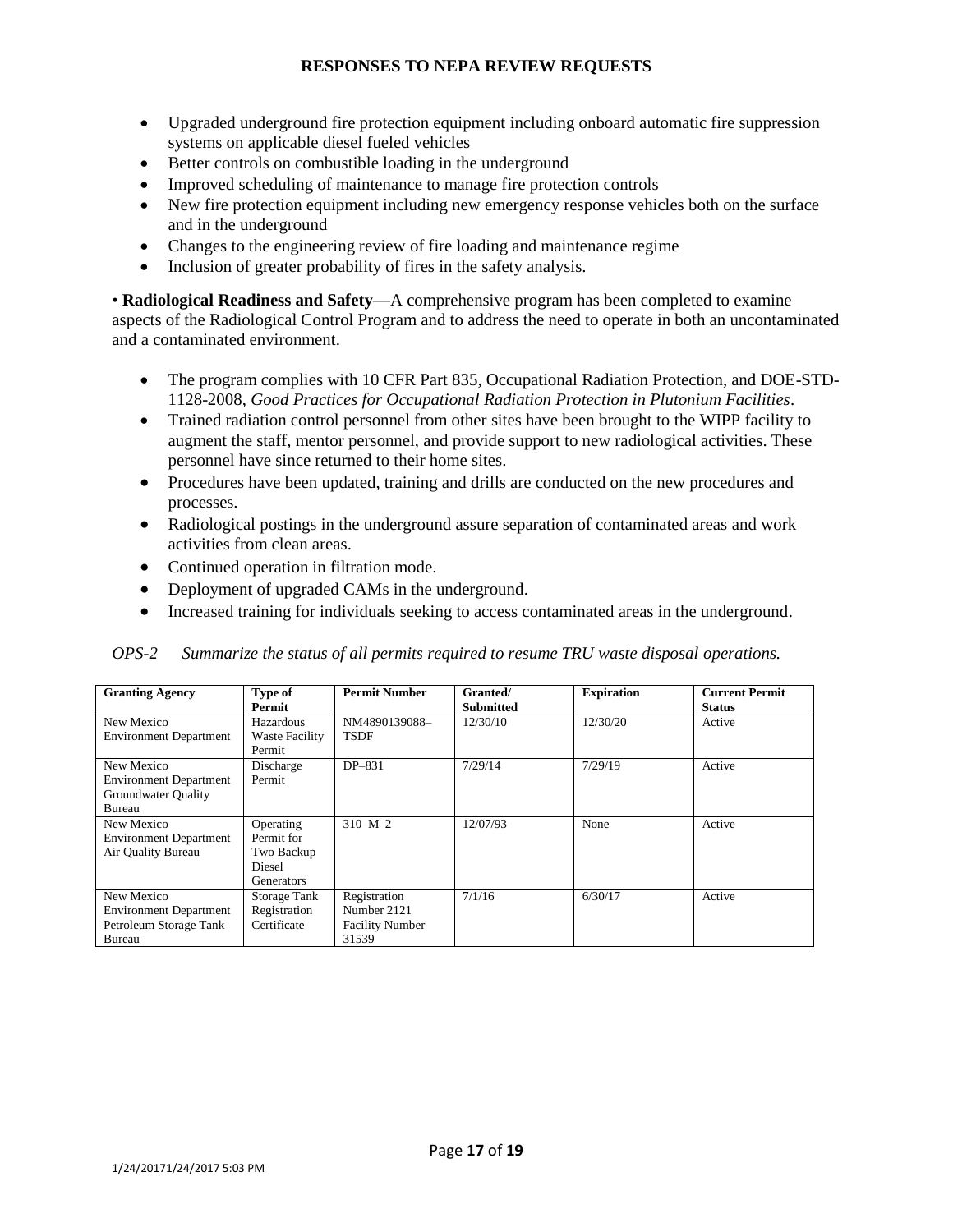| U.S. Environmental<br>Protection Agency<br>Region 6 | Conditions of<br>Approval for<br>Disposal of<br>PCB/TRU and<br><b>PCB/TRU</b><br><b>Mixed Waste</b><br>at the US<br>Department of<br>Energy (DOE)<br>Waste<br><b>Isolation Pilot</b><br>Plant (WIPP)<br>Carlsbad, New<br>Mexico | N/A                     | 5/21/2013 | 4/30/2018  | Active |
|-----------------------------------------------------|---------------------------------------------------------------------------------------------------------------------------------------------------------------------------------------------------------------------------------|-------------------------|-----------|------------|--------|
| U.S. Fish and Wildlife<br>Service                   | Special<br>$Purpose -$<br>Relocate                                                                                                                                                                                              | MB155189-0              | 2/20/14   | 04/30/2017 | Active |
| New Mexico Department<br>of Game and Fish           | <b>Biotic</b><br>Collection<br>Permit                                                                                                                                                                                           | Authorization #<br>3293 | 01/26/14  | 12/31/16   | Active |

The New Mexico Environment Department recently conducted an inspection of the recovered WIPP facility in order to determine that Administrative Orders issued in 2014 can be closed out and resumption of operations can be authorized. Authorization is expected about December 21, 2016.

### *OPS-3 Summarize the status of decontamination operations that: (a) have already occurred, and (b) are expected to occur within the reasonably foreseeable future.*

DOE and Nuclear Waste Partnership LLC completed radiological risk reduction activities in select portions of the WIPP underground in the pathway leading to and in Panel 7. Mitigation activities included the application of a fine water mist to the roof, walls, and floor. As the mist evaporates, the salt recrystallizes, encapsulating the contamination that was on the surface. In addition, brattice cloth and a layer of previously-mined salt were laid along contaminated portions of the floor to trap any contamination and to provide a durable surface for vehicle traffic. These radiological risk mitigation techniques help prevent the resuspension of surface contamination and allow for a reduction in the level of radiological controls necessary to protect workers.

As a result of radiological risk mitigation efforts by WIPP Radiological Control teams, requirements for respiratory protection were lifted for a significant portion of the WIPP underground. The change in respiratory protection requirements applies to all areas south of S-2520 where VOC levels are not elevated. This change represents a significant milestone in radiological contamination mitigation efforts. In areas where VOC levels exceed 5 parts per million, respirators are required for access. In areas south of S-2520 where respirators are not required, the use of protective clothing, booties, and gloves remains necessary. Eliminating the need for air purifying respirators reduces physical stress on workers and makes performance of work activities easier and safer. Panel closure designs, such as the WPC, that minimize mine surface disturbance such as excavation, milling, roof support, and salt haulage are desirable.

The Underground is now segregated into four control areas for radiological protection as follows:

Controlled Areas

• No restrictions